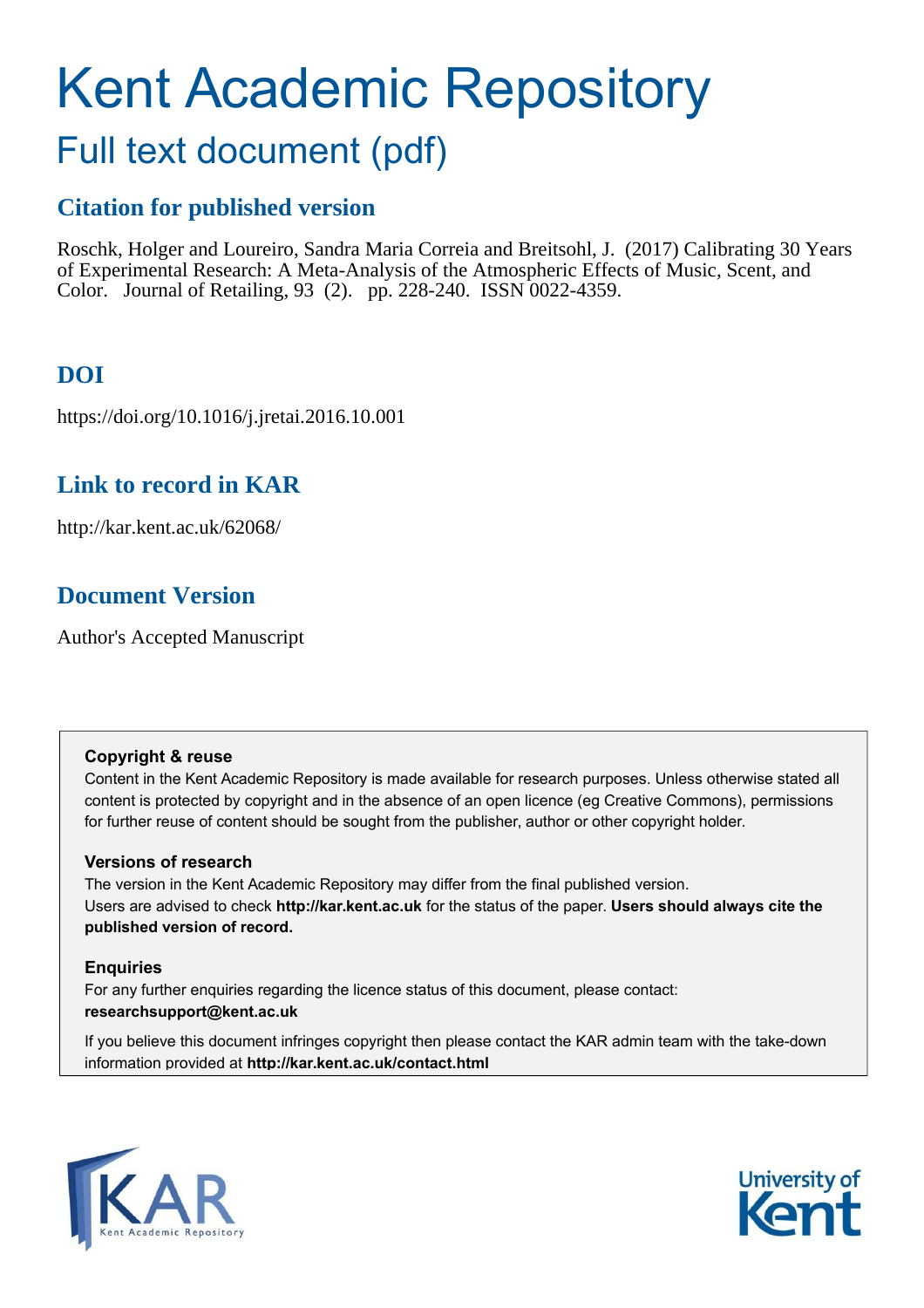Calibrating 30 years of experimental research: A meta-analysis of the atmospheric effects of music, scent, and color

Holger Roschk

Sandra M.C. Loureiro

Jan C. Breitsohl

#### Author Note

 Holger Roschk, Department of Service Management, Alpen-Adria-Universität Klagenfurt, Universitätsstraße 65-67, 9020 Klagenfurt, Austria. Tel. +43 463 2700 4090, Fax +43 463 2700 4096, E-mail: holger.roschk@aau.at;

Sandra M.C. Loureiro, Business Research Unit (BRU/UNIDE), Marketing,

Operations and General Management Department of Economy, Instituto Universitário de Lisboa (ISCTE – IUL); Avenida das Forças Armadas, 1649-026 Lisbon, Portugal. E-Mail: sandra.loureiro@iscte.pt;

 Jan C. Breitsohl, School of Management & Business, Aberystwyth University, Ceredigion, SY23 3AL, United Kingdom. E-Mail: jab99@aber.ac.uk;

 Correspondence concerning this article should be addressed to Holger Roschk. The authors received no financial support or technical assistance for the research and/or authorship of this manuscript.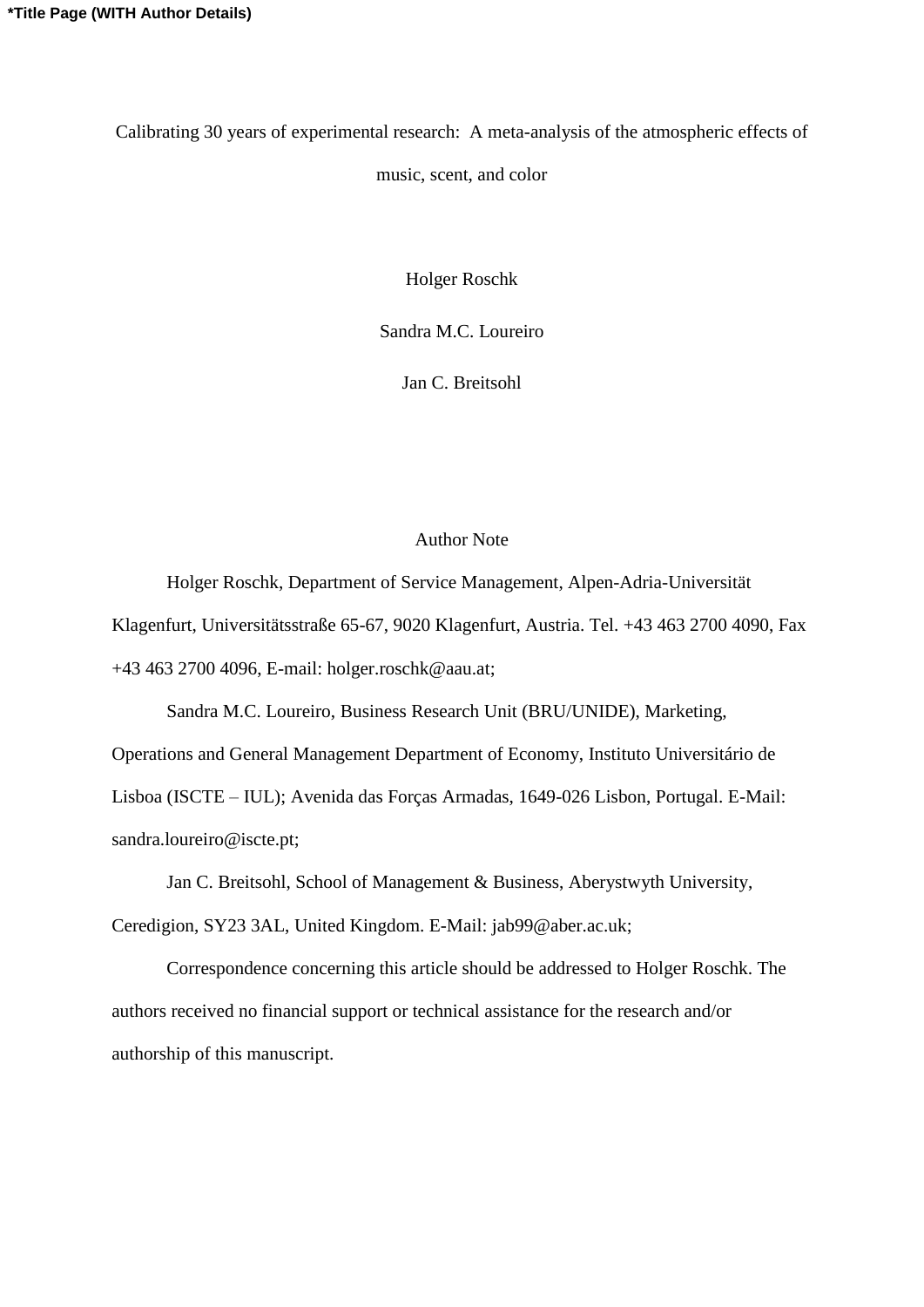Calibrating 30 years of experimental research: A meta-analysis of the atmospheric effects of music, scent, and color

Abstract. Atmospheric in-store stimuli have been the subject of considerable empirical investigation for over 30 years. This research presents a meta-analysis of 66 studies and 135 effects  $(N = 15,621)$  calibrating the atmospheric effects of music, scent, and color on shopping outcomes. At an aggregate level, the results reveal that environments in which music or scent are present yield higher pleasure, satisfaction, and behavioral intention ratings when compared with environments in which such conditions are absent. Warm colors produce higher levels of arousal than cool colors, while cool colors produce higher levels of satisfaction than warm colors. The estimated average strength of these relationships ranged from small to medium. Effect sizes exhibited significant between-study variance, which can be partly explained by the moderators investigated. For instance, larger effect sizes were observed for the relationship between scent and pleasure in those samples with a higher (vs. lower) proportion of females. Data also indicated a tendency toward stronger music and scent effects in service settings as compared to retail settings. The results of this analysis, based on data aggregated across the research stream, offer retailers a guide to enhance customers' shopping experience through judicious use of in-store atmospheric stimuli.

Keywords. Music; Scent; Color; Meta-Analysis; In-store Atmospherics; Retail Customer Behavior

1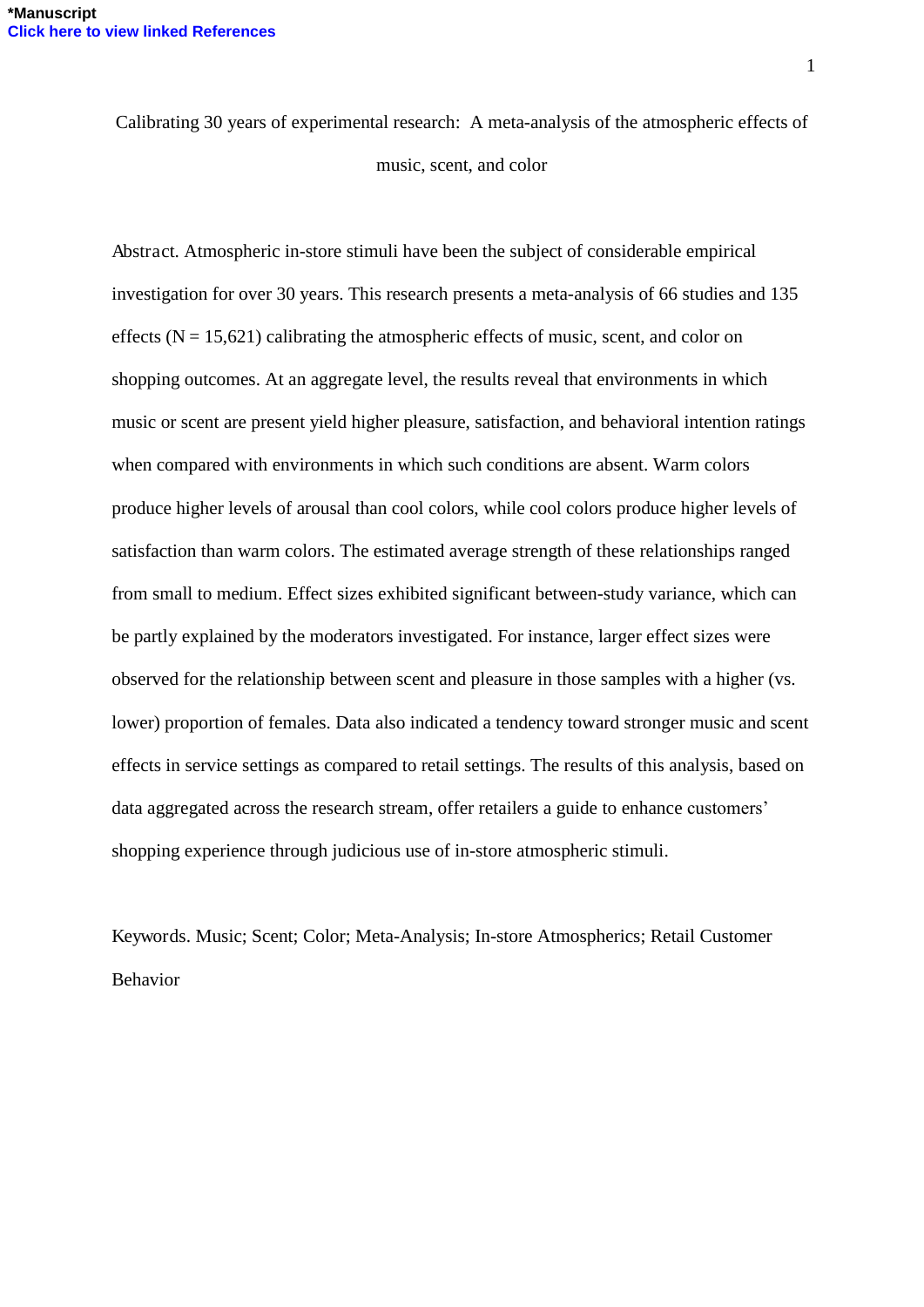One of the key success factors for any retailer or service provider is presenting customers with a pleasurable consumption environment (Pan and Zinkhan 2006). A welldesigned store environment may positively stimulate customers' senses, enhance their shopping experience, and ultimately translate into larger sales revenues (Doucé and Janssens 2013; Sullivan 2002). The subtlety of atmospheric effects often results in customers being unaware of their exposure to them, even though their behavior is affected (Morrin and Ratneshwar 2000). Academic researchers have explored how environmental stimuli affect customers' shopping behavior for more than 30 years (Bellizzi, Crowley, and Hasty 1983; Ludvigson and Rottman 1989; Milliman 1982). In particular, scholars have investigated how music, scent, and color influence shopping outcomes, affecting emotional reactions, satisfaction and purchase intention, and have produced a voluminous literature with substantial variation in sample composition, industry context, and study design (Bellizzi and Hite 1992; Mattila and Wirtz 2001; Sayin et al. 2015).

 This body of work has produced mixed results, including significant and nonsignificant findings, as well as effects in opposing directions, even for the same relationship (Andersson et al. 2012; Cyr, Head, and Larios 2010; Michon, Chebat, and Turley 2005; Morrin and Ratneshwar 2000; Yalch and Spangenberg 1988). Furthermore, estimates of the strength of the relationships have ranged from small to large (Jacob, Stefan, and Guégen 2014; Morrison et al. 2011), rendering conclusions about the elasticity of atmospheric effects, an important question for retail executives, uncertain. Generalizable estimates of effect sizes are therefore badly needed. Previous reviews of atmospheric effects have, however, been limited to narrative or vote-counting methods (Bone and Ellen 1999; Turley and Milliman 2000), and generalized estimates among the relationships here investigated have been reported only for the effect of music on pleasure (Garlin and Owen 2006). In addition to the lack of aggregated effect size estimates, these early summaries date back more than 10 years.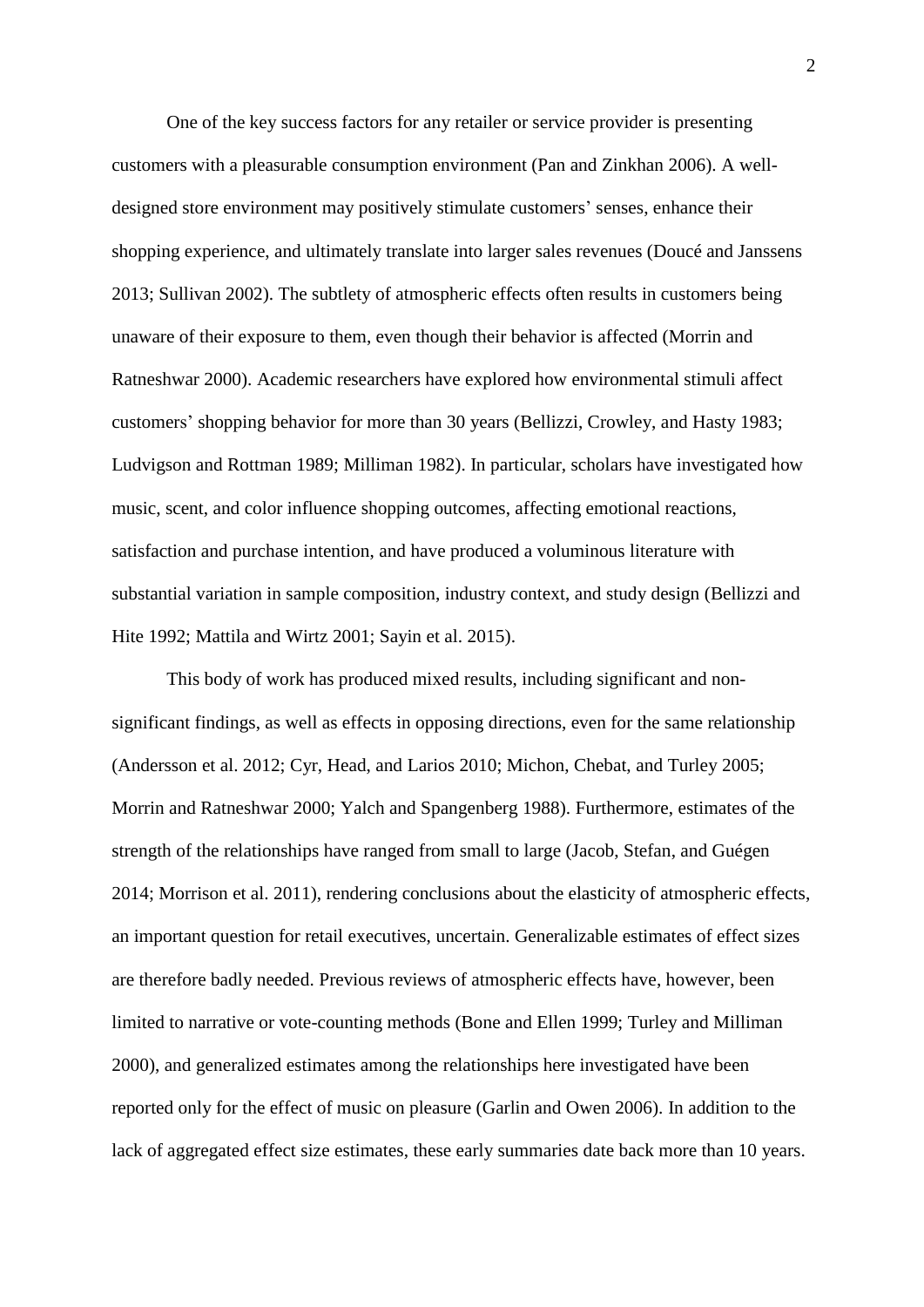The first contribution of this study is therefore to present a meta-analysis attempting to calibrate the size of atmospheric effects on shopping outcomes. The second contribution is an attempt to account for between-study variance in effect sizes and to investigate a number of moderators that reflect study design choices made by the researchers. The moderators include sampling frame (students versus customers), gender split (low versus high proportion of females in a sample), industry setting (retail versus service versus online settings), and experimental design (fictitious versus actual environments). Through these means, we aim to present retailers with a reliable guide to the effects of atmospheric stimuli on shopping outcomes based on an analysis of data aggregated across the research stream.

#### **Theoretical Background**

 The framework for this meta-analysis is depicted in Figure 1 together with the investigated variables. It follows the extant literature in using the so-called stimulusorganism-response paradigm (Mattila and Wirtz 2001; Mehrabian and Russell 1974).

[Figure 1 about here]

#### **Shopping Outcomes**

 Frequently studied shopping outcomes at the organism level include customers' emotional reactions and judgments of satisfaction. Emotional reactions are conceptualized as a combination of arousal and pleasure. Arousal represents the activation dimension and can be defined as the perceived degree of stimulation, while pleasure represents the valence dimension and refers to the perceived degree of enjoyment (Donovan and Rossiter 1982). Satisfaction reflects an overall evaluative judgment about the shopping experience (Mattila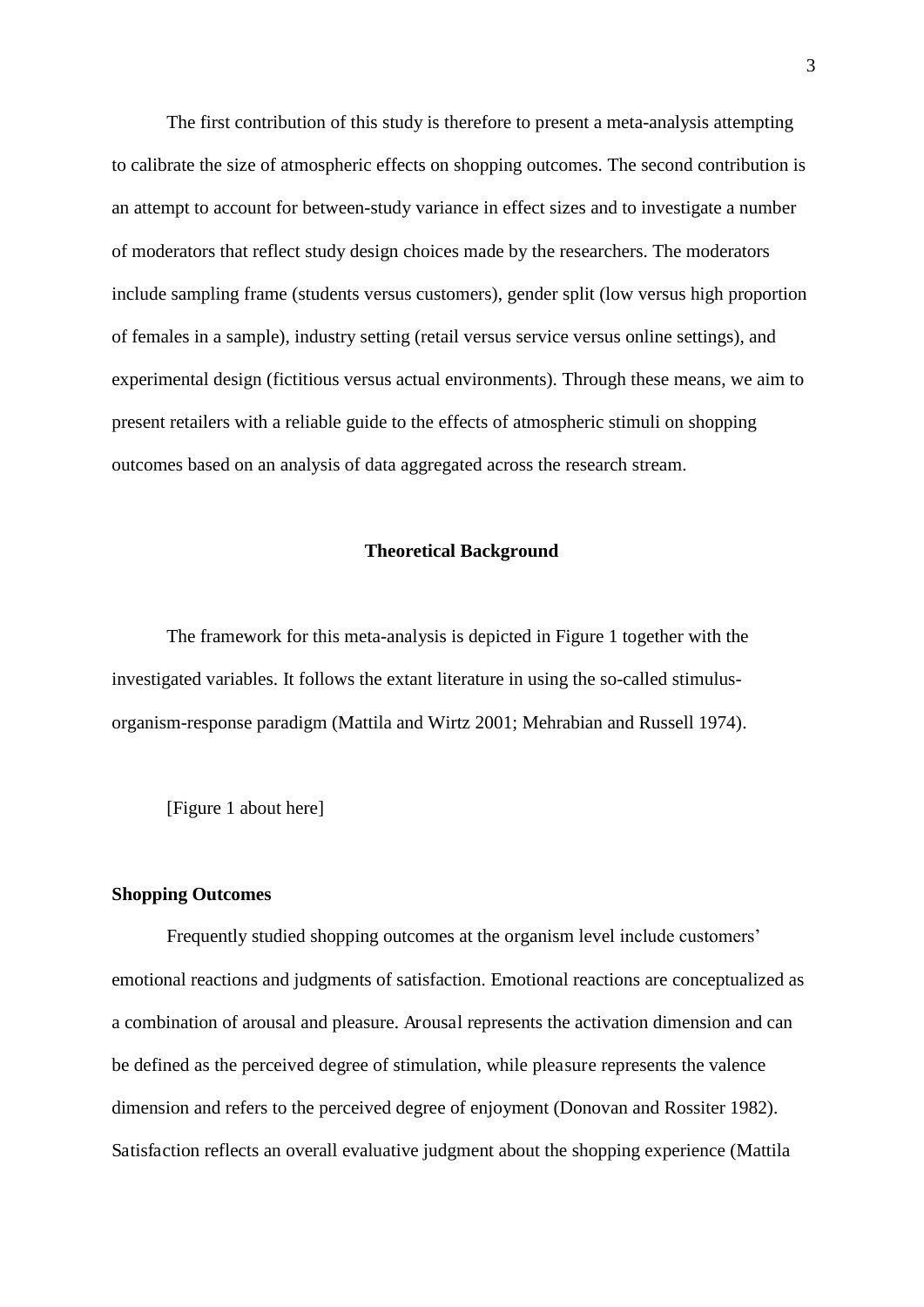and Wirtz 2001). Satisfaction is distinct from pleasure in that it relates to outward-looking judgments about external entities such as a store's atmosphere ("Shopping in this store is a positive experience", as adapted from Sayin et al. 2015, p. 5); while pleasure reflects a subjective, inward focus ("I'm experiencing pleasant feelings").

 At the response level, the most commonly studied variables include purchase (Fiore, Yah, and Yoh 2000), visiting (Doucé and Janssens 2013), shopping (Broekemier, Marquard, and Gentry 2008), or patronage intention (Grewal et al. 2003). Studies also capture actual expenditures (Sullivan 2002). Together, these variables reflect the underlying objective of customers to do business with an organization, and are here subsumed under behavioral intentions.

#### **Atmospheric Stimuli**

 The integration of prior findings into a common framework necessitates a concentration on the most frequently studied variables. Among the wide variety of investigated atmospheric stimuli, music, scent, and color have received the most research attention and are therefore the focus of this analysis (Bellizzi, Crowley, and Hasty 1983; Bone and Ellen 1999; Garlin and Owen 2006).

 **Music.** As an atmospheric stimulus, music refers to human compositions functioning as an ambient element in the consumption environment (Garlin and Owen 2006). At the most basic level, music has been studied by comparing the effects of the presence and absence of music; that is customer emotions, satisfaction, and behavioral intentions are compared across conditions where music is present and where music is absent (e.g., Grewal et al. 2003).

 Authors argue that music can be seen as a complementary product or service feature that is consumed during the purchase process and is therefore likely to influence shopping outcomes (Hui, Dubé, and Chebat 1997). Another explanation for the effect of music comes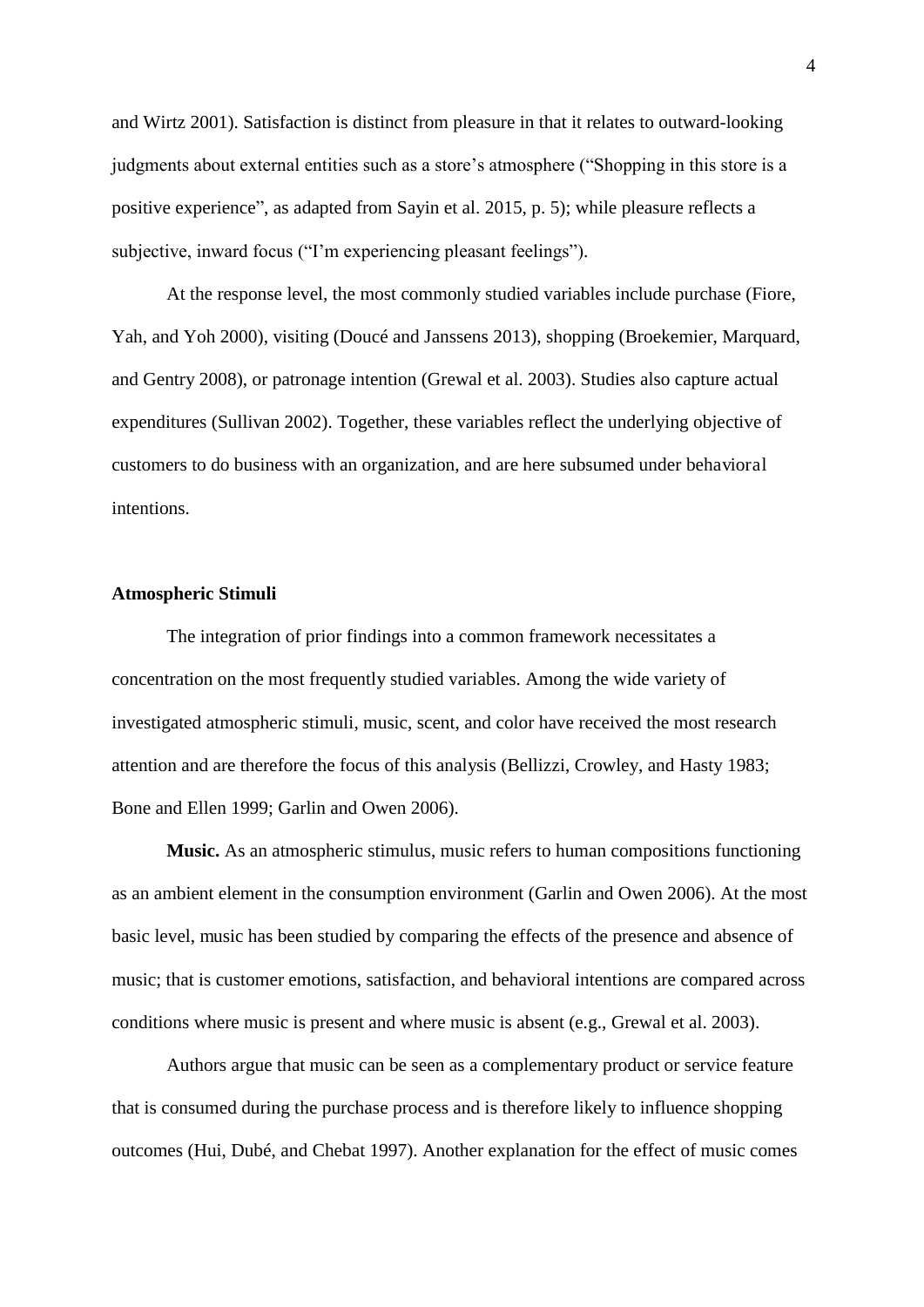from optimal arousal theory, which posits that people seek to align their current level of arousal to a level they find personally optimal (Berlyne 1971). Customers who are in an "understimulated" state will be seeking heightened arousal, which they may realize through the presence of music in the shopping environment (Mattila and Wirtz 2001). Since arousal operates as an amplifier of positive in-store experiences (Oliver, Rust, and Varki 1997), downstream positive effects on pleasure, satisfaction, and behavioral intentions can be anticipated. Therefore, we hypothesize:

 H1: The presence (versus absence) of music has a positive effect on (a) arousal, (b) pleasure, (c) satisfaction and (d) behavioral intentions.

Scent. Ambient scent refers to a scent present in the environment that does not emanate from a particular object (Bone and Ellen 1999). Scent has been employed as a naturally occurring stimulus (e.g., in bakeries) as well as an artificially induced stimulus to enhance store ambience (Spangenberg et al. 2006). Similar to music, scent effects are usually measured by comparing customers' shopping experiences in a scented environment with those in a scent-free one (e.g., Doucé and Janssens 2013).

 Research suggests that, relative to other sensory cues, scent is processed in a more primitive portion of the brain (Herz and Engen 1996), and scent therefore requires little or no cognitive effort to enhance alertness, improve in-store experience, and promote positive shopping outcomes (Bone and Ellen 1999). Studies have also found a privileged neural link between the olfactory nerve and the area responsible for emotional memory (Herz 2004). This is understood as the physiological explanation for why smell evokes significantly stronger emotional memories compared to those triggered by auditory and visual stimuli (Herz 2004). Therefore, when evoked in-store, such memory associations may stimulate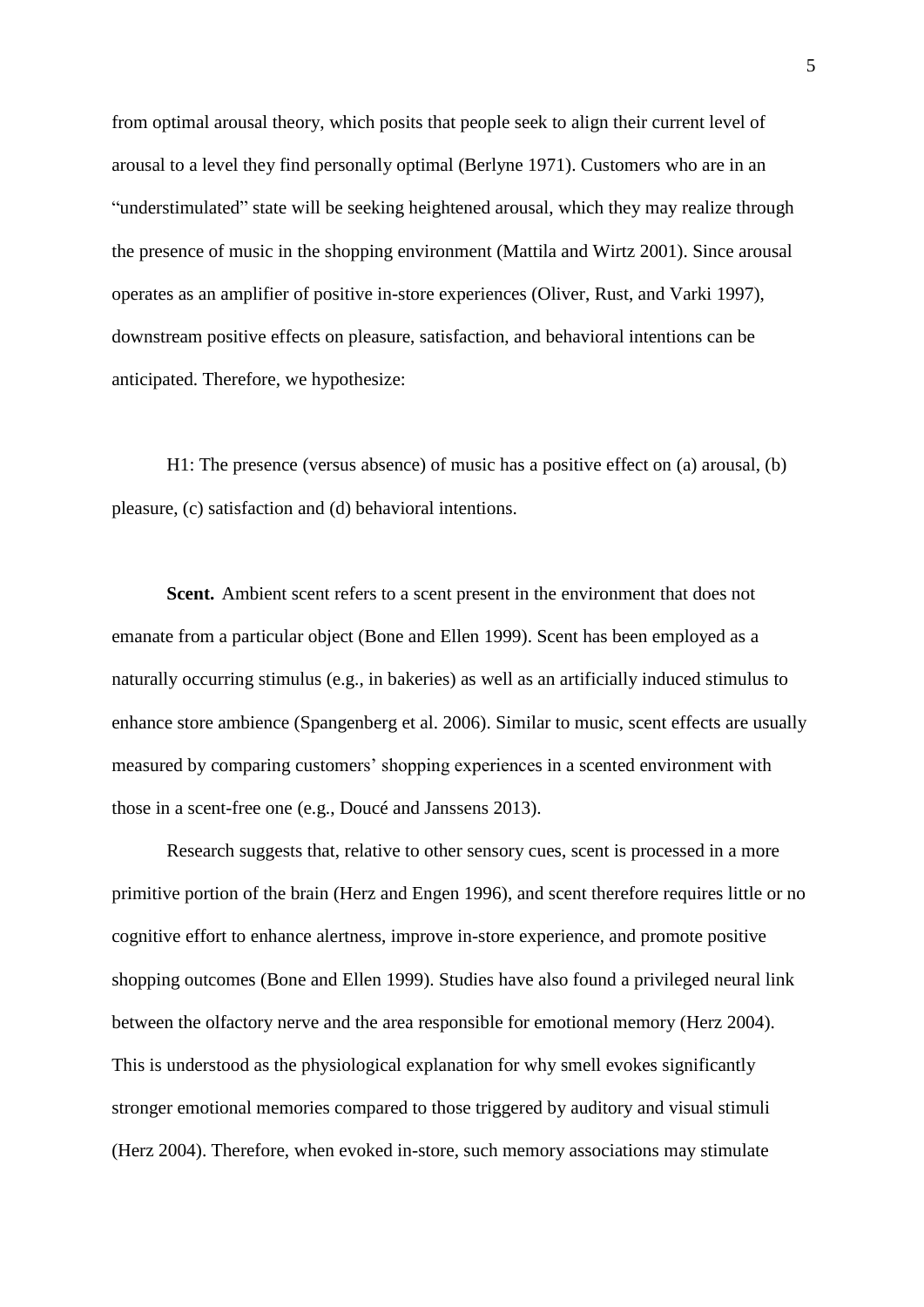positive emotions and lead to a more enjoyable shopping experience (Bone and Ellen 1999). Hence, we propose:

 H2: The presence (versus absence) of scent has a positive effect on (a) arousal, (b) pleasure, (c) satisfaction and (d) behavioral intentions.

 **Color.** As an atmospheric variable, color describes the visual appearance of the consumption environment (Bellizzi, Crowley, and Hasty 1983). Scholars usually compare non-white colors as these can be ordered by wavelength, i.e. from long to short (Crowley 1993). Research defines those with a longer wavelength—such as red, orange, and yellow as warm colors, while those with a shorter wavelength—such as green, blue, and violet—are described as cool (Crowley 1993). Although white is generally regarded as neutral, it is sometimes ascribed to the cool color category (Chebat and Morrin 2007). Accordingly, researchers have predominantly studied color by comparing customers' internal dispositions and behavioral intentions in response to warm or cool conditions in a manner analogous to the present versus absent comparison used in studies on music and scent (e.g., van Rompay et al. 2012).

 For conceptualizing color effects in retail settings, studies draw on physiological and psychological findings reported for human behavior in general in response to color (Bagchi and Chema 2013; Bellizzi and Hite 1992). Physiologically, red (relative to blue) has been found to be more activating in terms of blood pressure, respiratory rate, and skinconductance. Psychologically, warm colors (especially red) are seen as emotionally arousing, exciting, and distracting, while cool colors (especially blue) are linked to feelings of relaxation, peacefulness, calmness, and pleasantness (for more detailed summaries, see Bellizzi, Crowley, and Hasty 1983 and Labrecque, Patrick, and Milne 2013).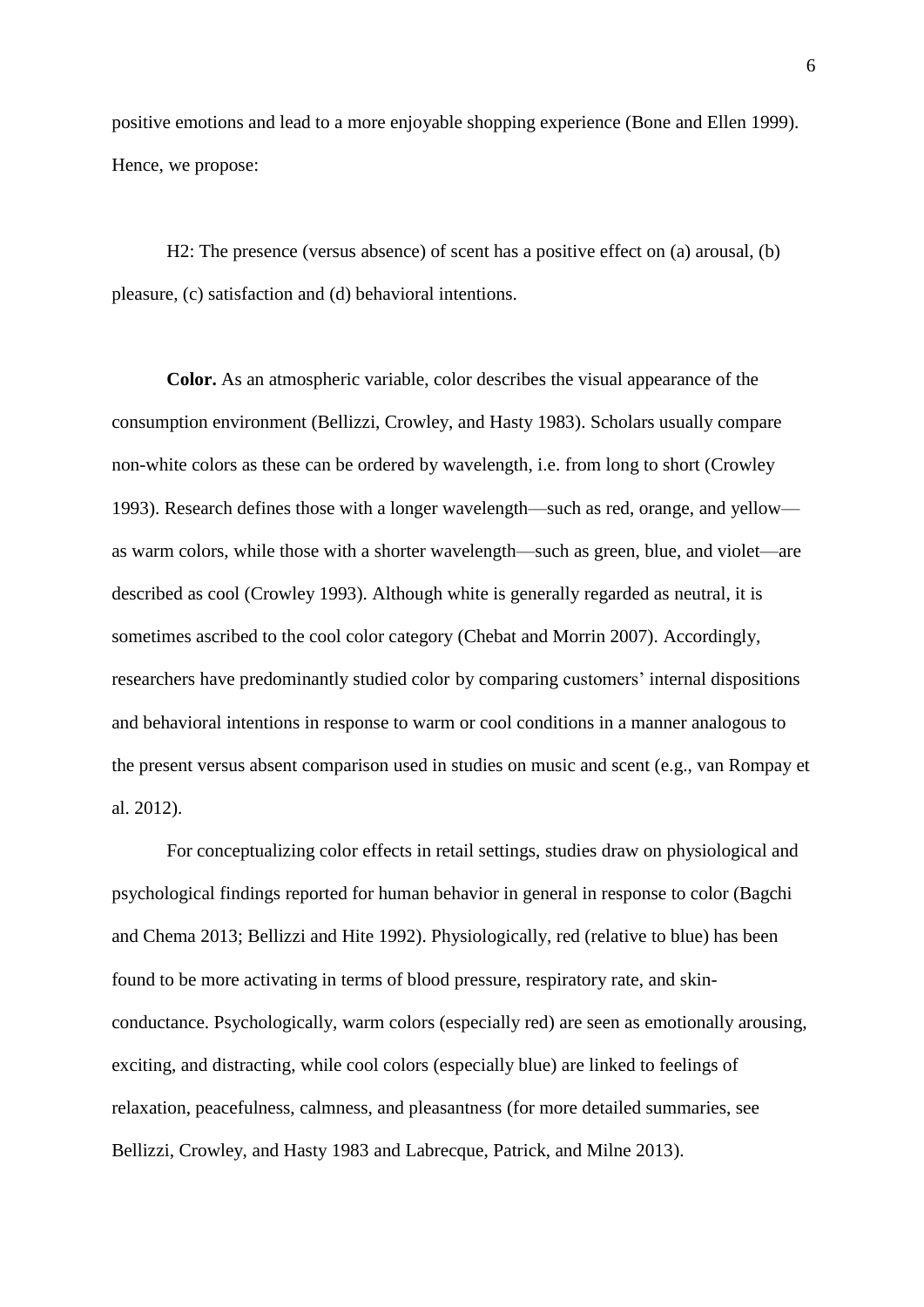Findings in the atmospherics domain mirror these results. Red (compared to blue) has been linked to greater arousal, and blue (compared to red) is reported to be more relaxing and pleasant and to facilitate purchase incidence within a shopping environment (Bagchi and Cheema 2013; Bellizzi and Hite 1992; Crowley 1993). However, the overall empirical evidence remains inconclusive, with some studies being unable to identify differences in response to warm and cool colors, and others revealing effects opposite to the direction hypothesized (Babin, Hardesty, and Suter 2003; Bagchi and Chema 2013; Bellizzi and Hite 1992; Cyr, Head, and Larios 2010). For our hypothesis, we follow the main theoretical perspective and propose:

 H3: Warm (versus cool) colors have a positive effect on (a) arousal and a negative effect on (b) pleasure, (c) satisfaction, and (d) behavioral intentions.

#### **Moderators**

**Substantive influences.** Substantive influences relate to boundary conditions that describe how a stimulus should be designed in order to maximize the impact of its presence. Variations in stimuli investigated in the context of music, scent, and color can be categorized as structural and congruity characteristics (Bone and Ellen 1999; Mattila and Wirtz 2001). Although the number of empirical operationalizations of these characteristics was insufficient for them to be included and compared in the meta-analysis, we describe them here briefly as they do figure in the research we are reviewing.

 Structural characteristics describe the 'components' of a stimulus and include valence, intensity, and complexity. Valence reflects whether a stimulus carries a positive or negative connotation and reflects distinctions such as happy versus sad music, the bright-to-dark gradation of color, and the hedonic or utilitarian tone of a scent (Cheng, Wu, and Yen 2009;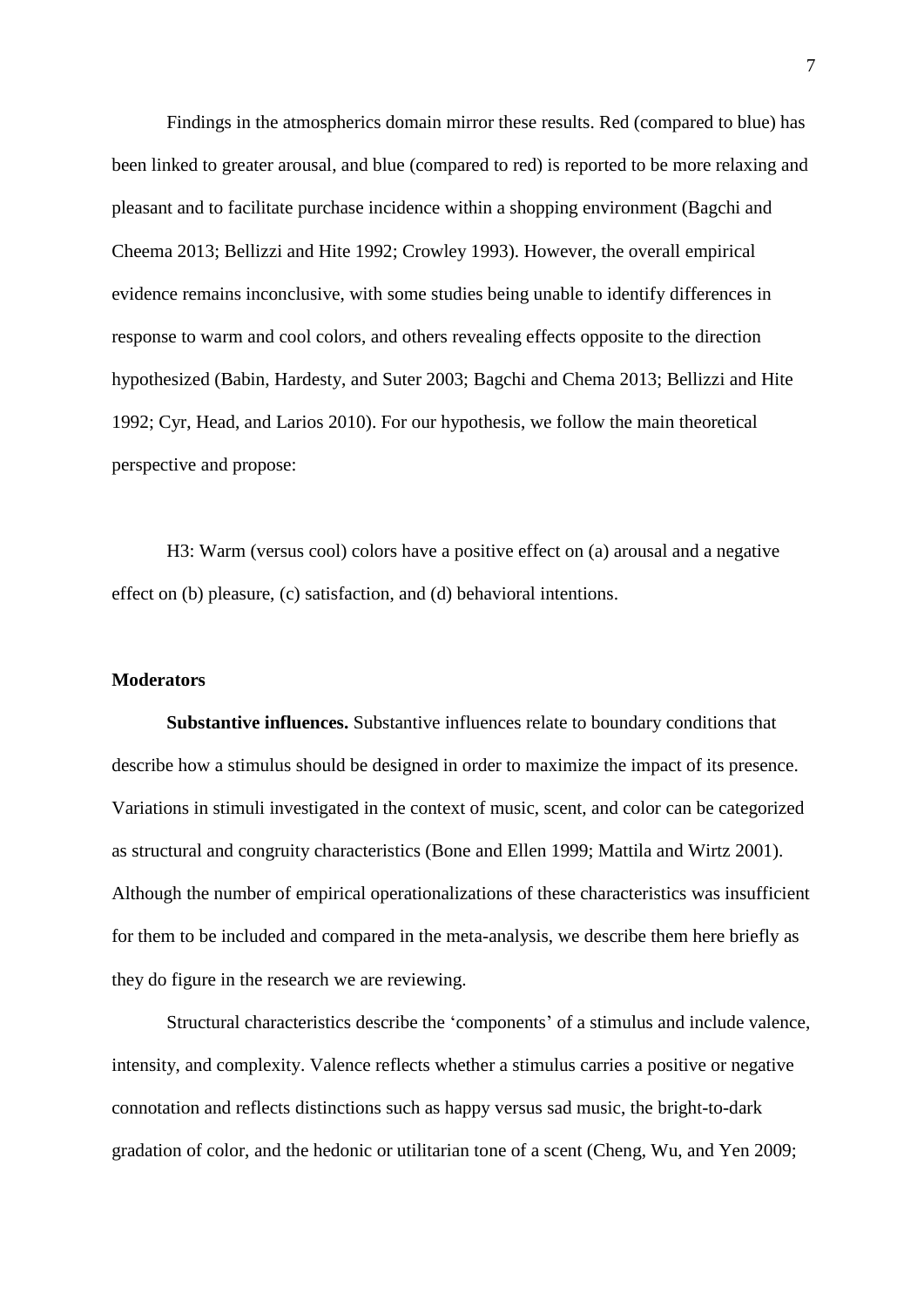Hui, Dubé, and Chebat 1997; Knasko 1995). Stimulus intensity captures, for example, the tempo and volume of music, the concentration of scent in the air, and the degree of saturation of a given color (Bone and Ellen 1999; Cheng, Wu, and Yen 2009; Herrington and Capella 1996). Complexity describes the simplicity versus elaboration of a stimulus, including, for instance, how easy it is for a customer to follow a piece of music (North and Hargreaves 1996), to identify a scent (plain versus blended odors; Herrmann et al. 2013), or to understand a color scheme (plain versus gradient color compositions).

 Congruity is defined as the fit of a stimulus to the overall store ambience. Since a perceived incongruence interferes with customers' information processing, studies provide consistent evidence that the fit of a stimulus to either a part (e.g. a product assortment) or to an entire store environment enhances its impact on shopping outcomes (Mattila and Wirtz 2001; Mitchell, Kahn, and Knasko 1995; Spangenberg et al. 2006). The same also applies to the fit of a stimulus to individual preferences (Broekemier, Marquard, and Gentry 2008). In consequence, researchers typically employ stimuli with structural characteristics that suit the shopping environment, as for instance was implemented by Grewal et al. (2003, p. 262), who used classical music "because it 'fits' the context of luxury goods".

**Methodological influences.** Study designs used in research on atmospheric effects reflect the differences in methodological decisions made by researchers. One objective of this research was to consider the impact of these methodological decisions on the effect sizes observed in the primary studies and to use coded variables reflecting these methodological decisions in an attempt to account for between-study variance in effect sizes. Four potential moderators were included: sampling frame (student versus customer), gender split (low versus high proportion of females in a sample), industry setting (retail versus service versus online), and experimental design (actual versus fictitious environments).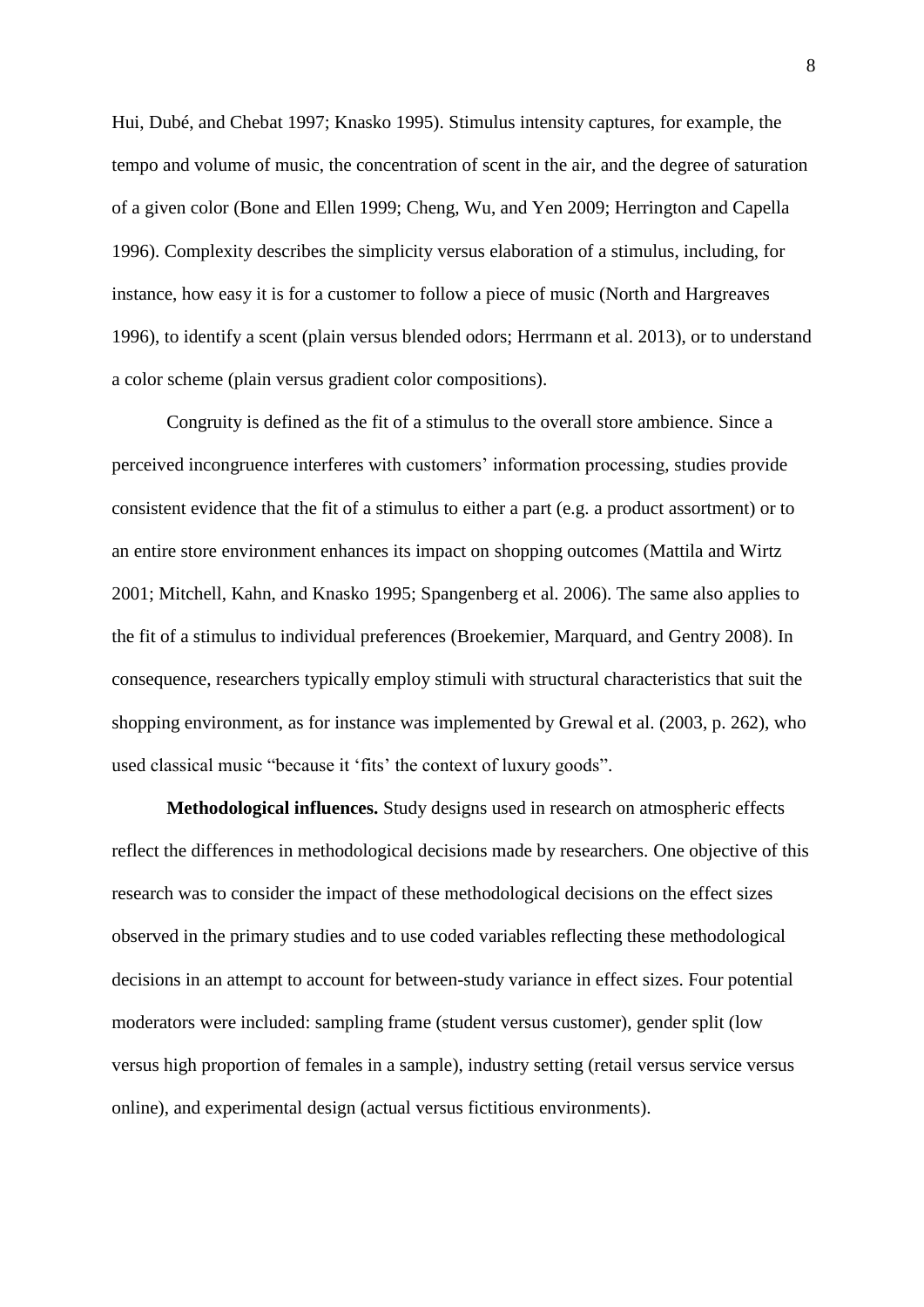Variations between student and customer (i.e., non-student) samples may be ascribed to differences in personality development. Specifically, students are regarded as "unfinished personalities" (Carlson 1971, p. 212) with less defined preferences. Peterson's (2001) second order meta-analysis shows that effect sizes from student samples frequently differ from those derived from non-student subjects. However, no systematic pattern with respect to effect sizes or direction of effects between students and customers could be firmly established. Expecting a similar unsystematic variation, we use a non-directional hypothesis and propose:

 H4: The effect sizes of atmospheric stimuli on shopping outcomes vary between student- and customer-based samples.

Although some authors have made suggestions regarding music and color (Andersson et al. 2012; van Rompay et al. 2012), empirical findings on gender effects have been reported mainly in relation to scent (Bone and Ellen 1999). Physiological evidence points to women as being emotionally more sensitive and responsive to scent (Herz and Engen 1996). Yousem et al. (1999) for instance find that scent activates a larger area in a woman's brain than in a man's. In the atmospherics domain, Lehrner et al. (2000) indicate that the presence of an ambient orange scent in the waiting room of a dental surgery evoked more pleasure in women than in men. Consequently, we propose:

H5: The effect size of scent on (a) arousal and (b) on pleasure is larger in samples with a higher proportion of females as compared to samples with a lower proportion of females.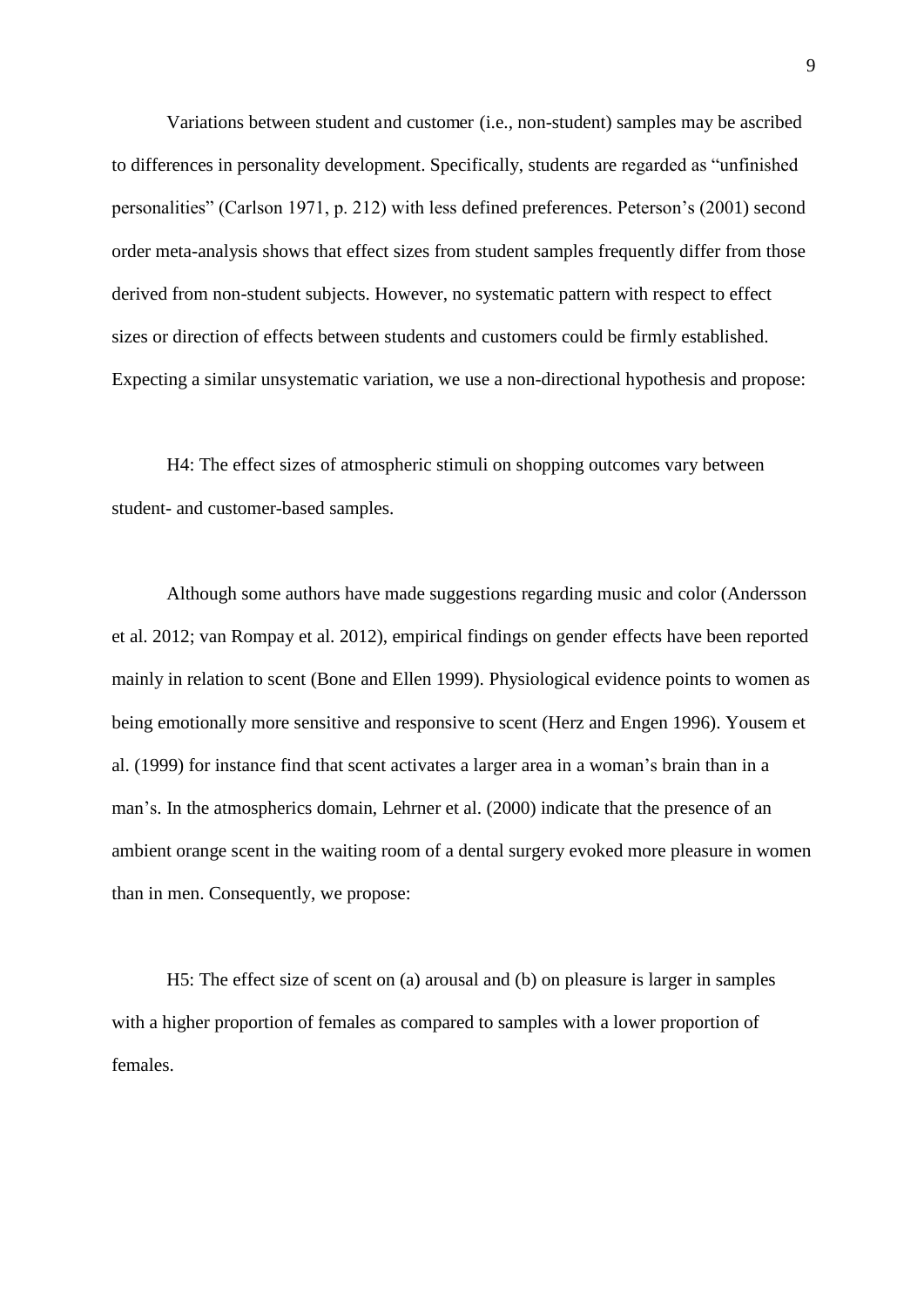Industry setting (retail, service, or online) may account for between-study variance in the effect size of atmospheric stimuli. Among investigations into settings, the differences between service contexts and product retail settings have been particularly discussed (Bitner 1990). Relative to products, services are defined by their inherently larger degree of intangibility (Bitner 1990). It is suggested that, in the absence of tangible product features, environmental cues regarding services serve as subtle messages that help customers to know what to expect from a certain offering (Booms and Bitner 1982). Accordingly, customers may depend to a larger extent on atmospheric stimuli when in contact with a service environment than in a retail setting. This leads to the following hypothesis:

 H6: The effect sizes of music, scent, and color are larger in service than in retail settings.

Finally, research designs in the literature on experimental atmospherics can be grouped into those based on fictitious versus actual (i.e., in-store) environments. Extant research provides mixed findings. On the one hand, Bateson and Hui (1992) find evidence for the ecological validity of fictitious environments. On the other hand, fictitious environments can lead to inflated effect sizes because they allow researchers more control in isolating extraneous factors that may have bearing on the hypothesized relationships and in directing the attention of the study participants (Shadish, Cook, and Campbell 2010). Thus, we hypothesize:

H7: The effect sizes of atmospheric stimuli on shopping outcomes are larger in fictitious than in actual environments.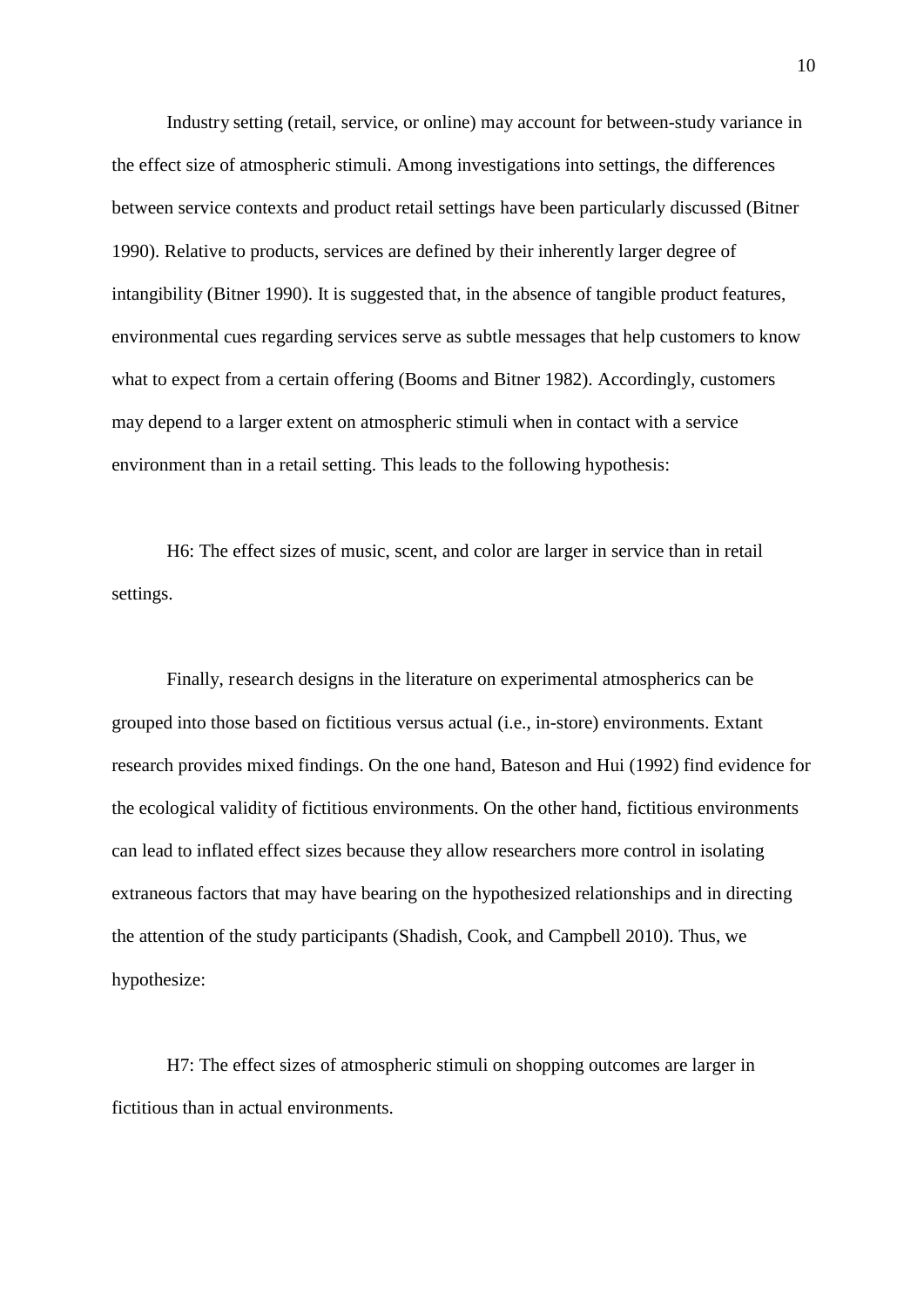#### **Method**

#### **Database Development**

 A bibliographic keyword search was conducted to identify studies reporting on customers' reactions to the atmospheric stimulus variables as specified in Figure 1. Databases used included EBSCO Business Source Complete, Science Direct, Emerald Management Xtra, ABI/Inform, PsycINFO, Google Scholar and the Social Science Citation Index. In addition, a reference analysis was conducted on previous summaries (Bone and Ellen 1999; Garlin and Owen 2006; Turley and Milliman 2000), and a citation analysis of pertinent articles was made (Bellizzi, Crowley, and Hasty 1983; Milliman 1982; Spangenberg, Crowley, and Henderson 1996). Unpublished work was also obtained by searching the SSRN database and Google Scholar.

 A study was included in the final data set if (1) music, scent, and color were manipulated experimentally, (2) the study was independent (i.e., if the results of two different studies were derived from the same sample, the study which provided more detail was used), (3) the measurement item(s) of an outcome variable accurately reflected our construct specification, (4) an effect size or sufficient statistical information was provided for at least one of the relationships specified in Figure 1. A study was excluded if the experimental design prevented the isolation of effects for a single stimulus (i.e., multiple manipulations were not fully crossed).

The search identified 66 studies (64 articles published in academic journals, 2 unpublished working papers) that met the criteria for inclusion. The included studies referred to 74 independent samples from the time period 1982 to 2016 (March) with a combined total N of 15,621 respondents. Overall, the average sample had a median age of 33.2 years (student samples  $= 22.0$  years, general customer samples  $= 39.1$  years) and a median gender split of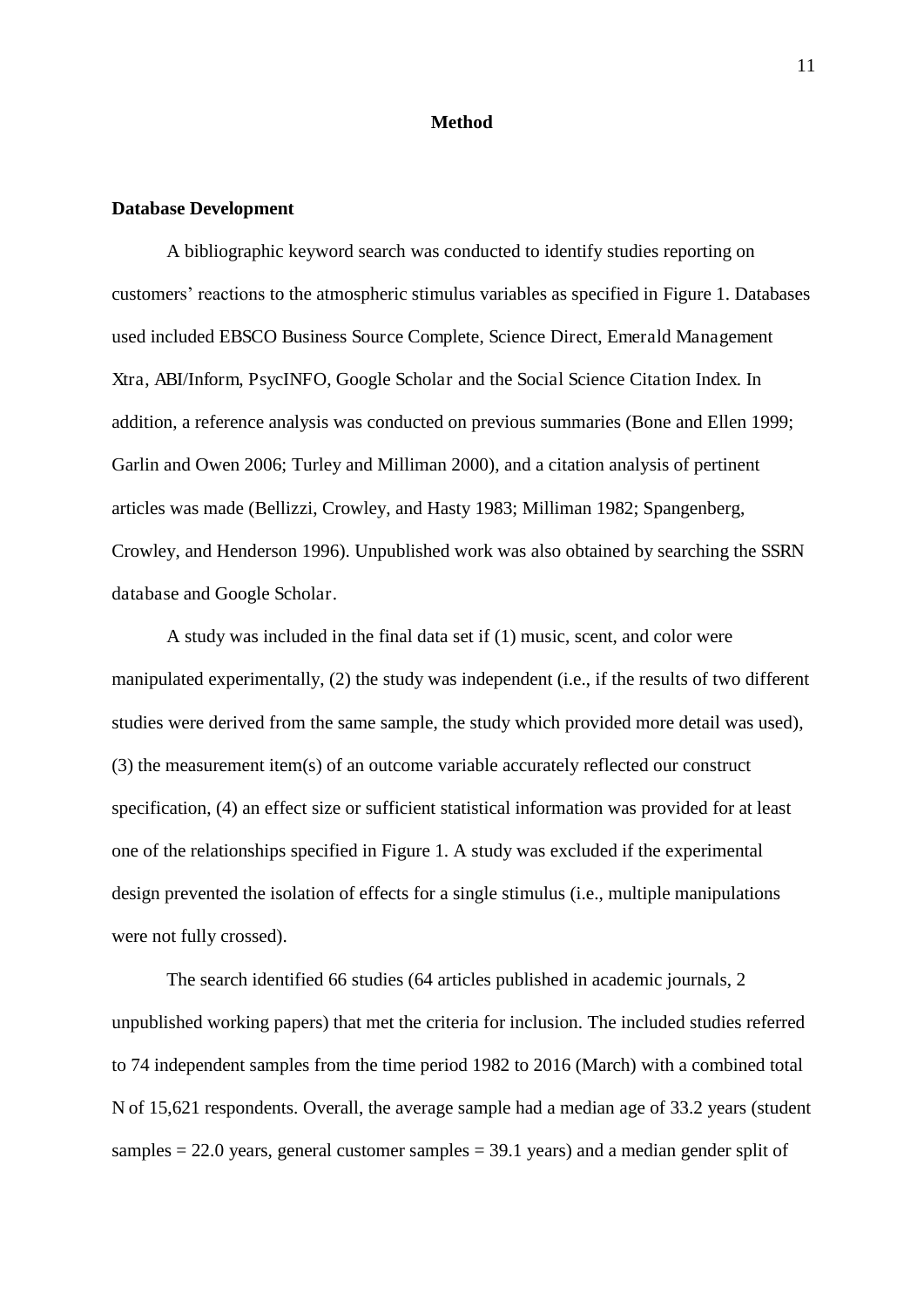61.7% in favor of female respondents. Following the removal of two outliers<sup>1</sup>, we obtained a final data set of 135 study effects.

#### **Effect Size**

<u>.</u>

**Computation.** Common meta-analytic guidelines were followed for the experimental studies reviewed in the meta-analysis. First, the standardized mean differences (Cohen's d) were computed, followed by conversion of these to correlation coefficients (De Matos, Henrique, and Rossi 2007). The choice of using correlation coefficients as the effect-size metric was based on the relative ease with which these can be interpreted, and their general utility as a standard meta-analytic metric in the marketing literature (Gelbrich and Roschk 2011; Palmatier et al. 2006).

When calculating r, a positive (negative) value indicates that—in the case of music and scent—the presence compared to the absence condition increases (decreases) the value of the outcome variable. Likewise, in the case of color, a positive (negative) value indicates that the warm (i.e., red, orange and yellow) compared to the cool (i.e., green, blue, violet, and white) color scheme increases (decreases) the value of the outcome variable.

**Integration.** Correlation coefficients were directly derived from the studies at hand or were calculated through statistical data such as Student's t,  $\eta^2$ , and F-ratios (Cohen 1988; Glass, McGaw, and Smith 1981). In some cases, the study authors provided more than one measure of correlation for the same relationship by analyzing different response measures or multiple experimental comparisons between a stimulus-absent group (e.g., no music) and a stimulus-present group (e.g., different styles of music). If this was the case, we averaged the effect sizes in order to avoid bias from the overrepresentation of samples (Palmatier et al. 2006).

 $<sup>1</sup>$  The outliers were excluded because they lay outside of the range of three standard deviations to the respective</sup> sample-size weighted mean effect size.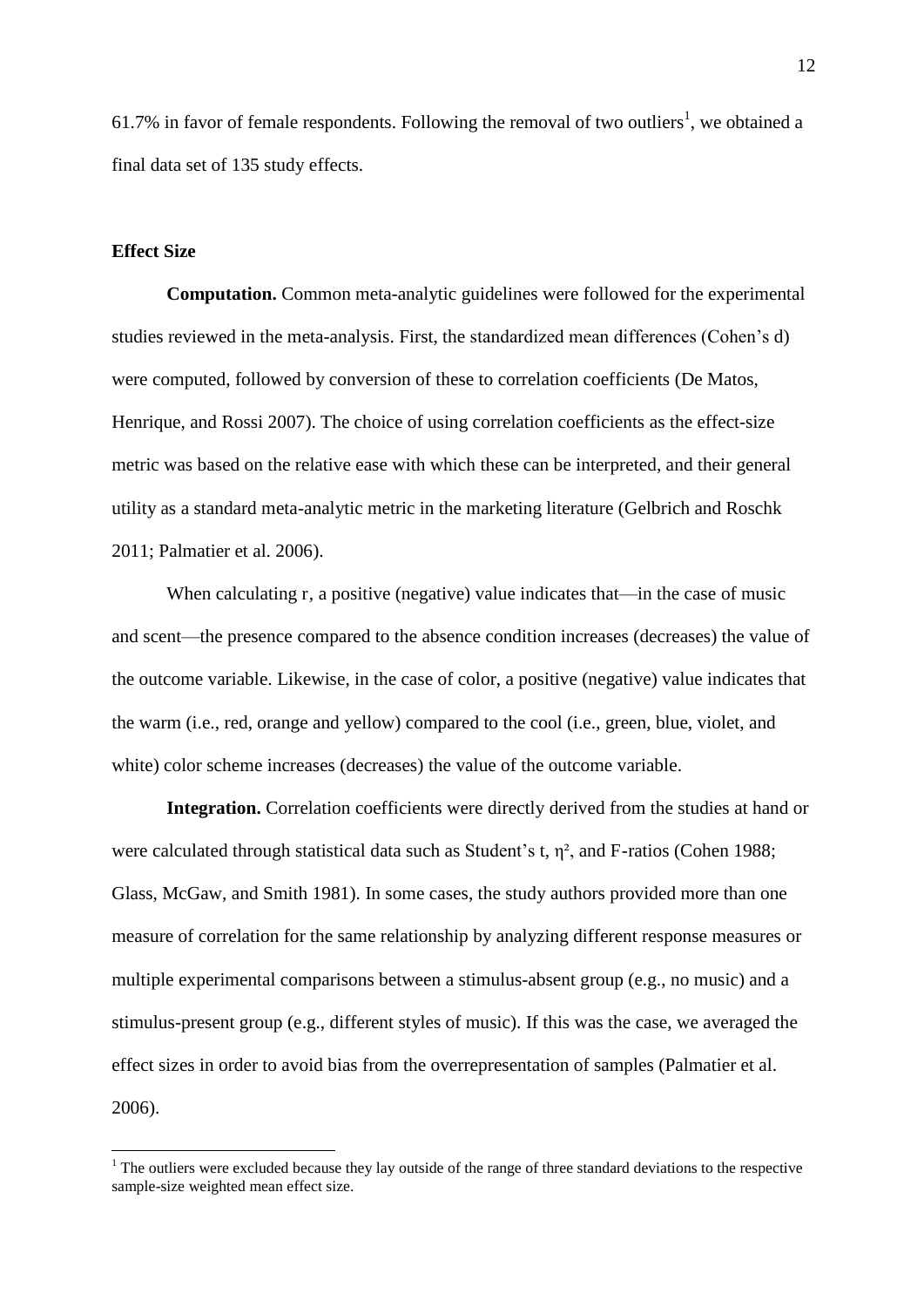The effect sizes were next adjusted for reliability to correct for attenuation from random measurement error (Hunter and Schmidt 2004). For studies that did not provide reliability indices or used single-item measures, the mean sample size-weighted reliability across all studies was used. We then computed the sample-size weighted means of all available effect size estimates for each relationship, which we refer to as r (Hunter and Schmidt 2004).

**Calculation of associated statistics.** We calculated the 'fail-safe N' statistic to find the average number of discarded null results necessary to render the relationships nonsignificant. For a meaningful, robust result Rosenthal (1979) suggests that the obtained failsafe n should be greater than or equal to five times the number of observations plus 10 (referred to as 'required fail-safe N'). Heterogeneity of the integrated effect sizes (i.e., between-study variance) was assessed via the Q-Statistic (Hedges and Olkin 1985). Moderator analyses are justified when between-study variance is significant, indicating that results of extant studies do not converge on a common population value.

**Coding.** Two judges independently coded the dependent and moderating variables based on the theoretical definitions of the constructs. The two judges concurred on more than 95 percent of independently determined coding decisions; disagreements were resolved by discussion. A table of the codings is provided in the Appendix.

#### **Results**

#### **Atmospheric Effects**

 The results of the impact of atmospheric stimuli on arousal, pleasure, satisfaction, and behavioral intentions are shown in Table 1. Following Cohen's (1988, p. 82) criteria, an effect size of .10 can be considered as small, .30 as medium, and .50 as large.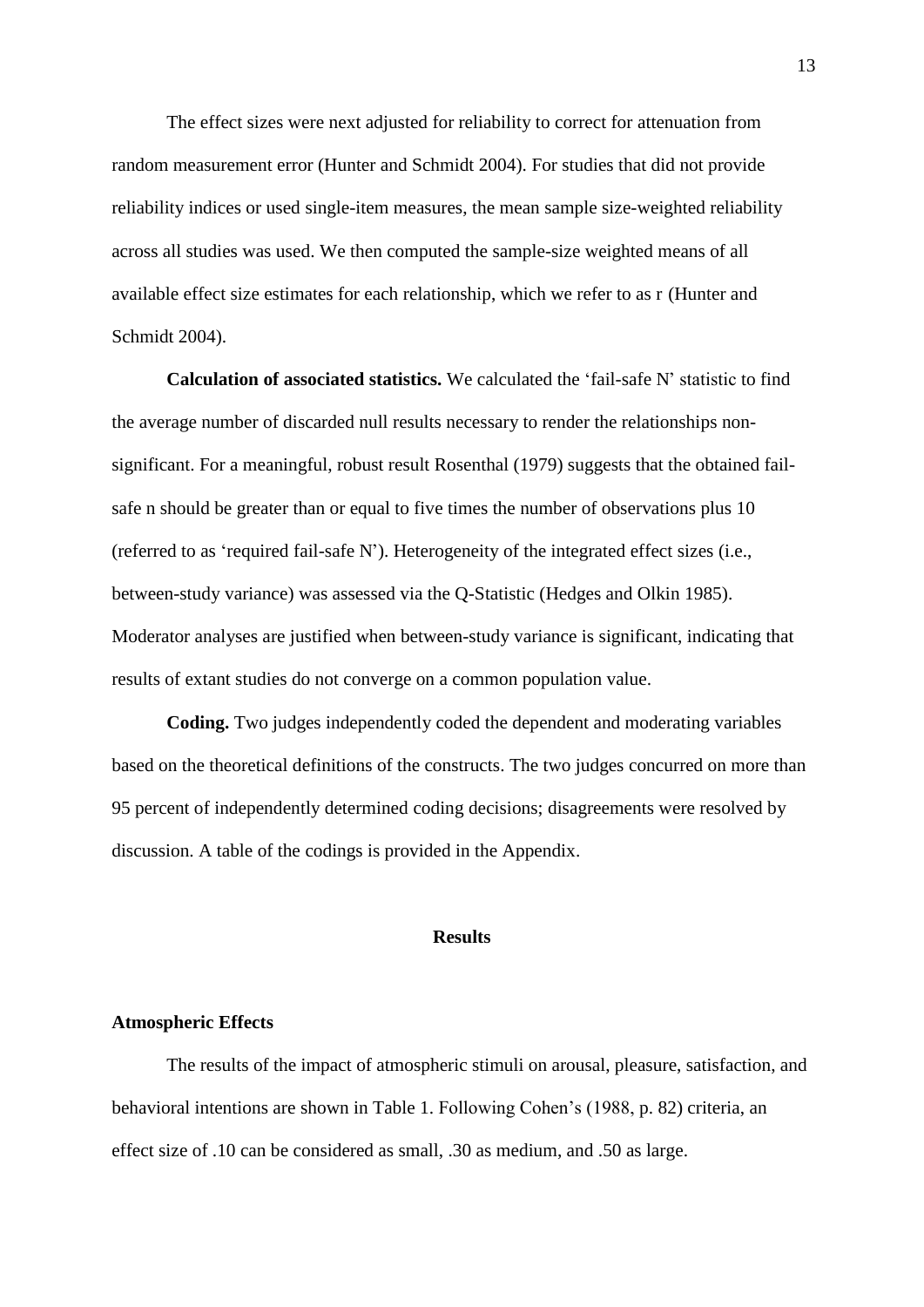Our findings indicated that the presence of music (compared to its absence) was significantly and positively related to pleasure ( $r = .098$ ), to satisfaction ( $r = .226$ ), and to behavioral intentions ( $r = .130$ ). Fail-safe N values exceeded the required fail-safe N (see Table 1). Presence of music did not significantly affect arousal. Hence, H1b, H1c, and H1d were supported while H1a was not.

 Scent was significantly related to all outcome variables. Presence of scent led to higher arousal ( $r = .079$ ), pleasure ( $r = .093$ ), satisfaction ( $r = .183$ ), and behavioral intentions  $(r = .054)$  as compared to scent-absent conditions, supporting H2a, H2b, H2c, and H2d. The effect of scent on arousal should be treated with caution because the obtained fail-safe N was below the normative value.

 Color schemes significantly affected both arousal and satisfaction. As hypothesized, these effects were in opposing directions. Warm as compared to cool color schemes produced higher arousal ( $r = .157$ ) but lower satisfaction ( $r = .254$ ). Both effects had robust fail-safe Ns. Color was not significantly related to either pleasure or behavioral intention. Thus, H3a and H3c were supported while H3b and H3d were not.

[Table 1 about here]

#### **Moderating Effects**

 The last column in Table 1 depicts the Q-statistic. Results indicated that between study variance was non-significant for four relationships (music $\rightarrow$ satisfaction, scent $\rightarrow$ arousal, scent $\rightarrow$ satisfaction, color $\rightarrow$ satisfaction). For the remaining eight relationships, the results were significant, indicating the appropriateness of moderator analyses in attempting to explain between-study variance. Moderator analyses were conducted by partitioning studies according to coded levels of study characteristics and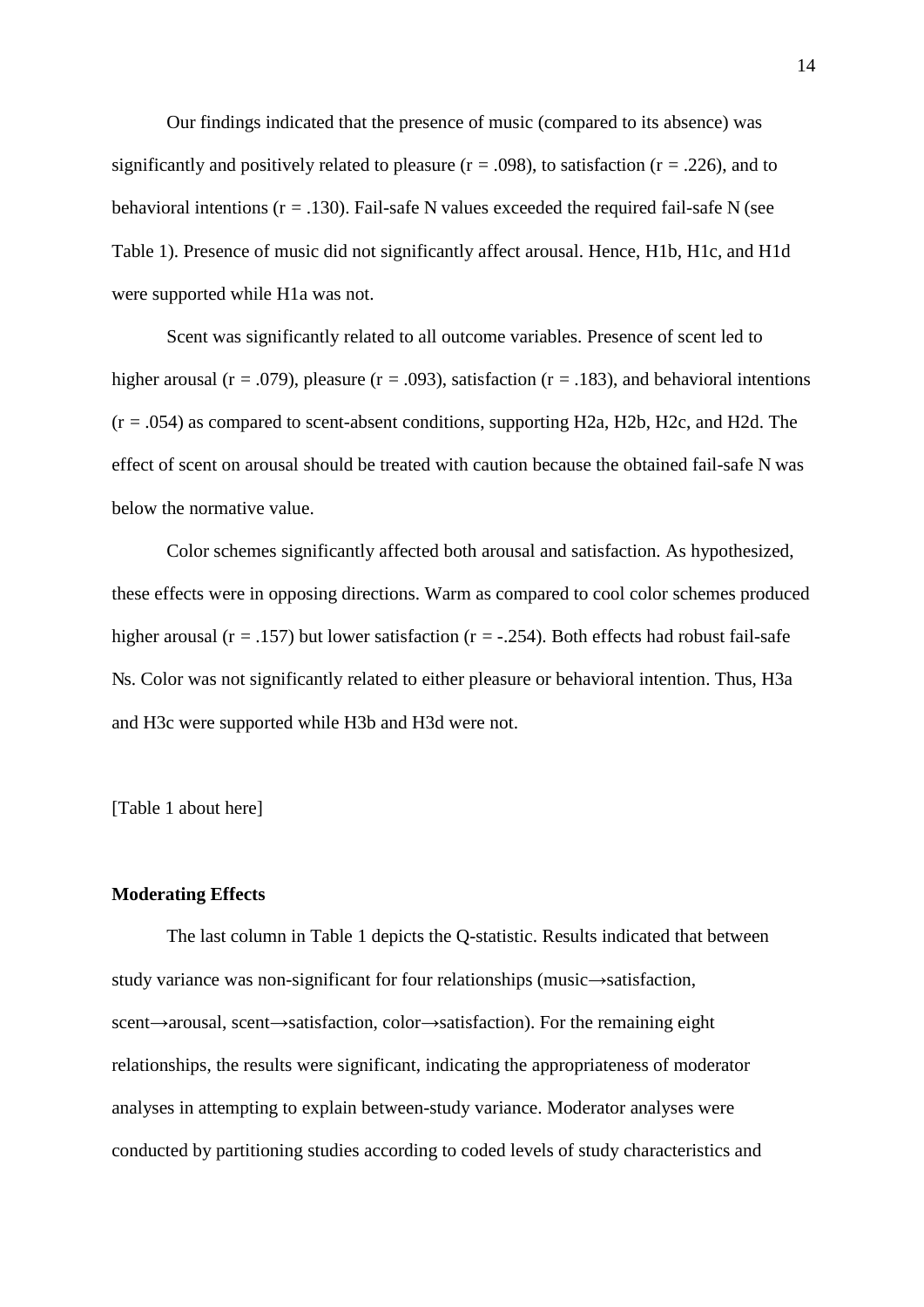calculating r within subgroups. For gender, we used the median proportion of females to create two sub-groups (≤61.7% versus >61.7%). Subsequently, a t-test for small samples, as described by Winer (1971), was used (Palmatier et al. 2006).<sup>2</sup> It should be noted that the small number of study effects render these tests low in statistical power, and therefore Type II error is more likely than Type I error (Brown 1996). The results of these moderator analyses are depicted in Table 2 and are reported below.

 For most relationships, effect sizes did not differ significantly between student and non-student samples. Only music had stronger effects on behavioral intentions in non-student samples ( $r = .169$ ) than in student samples ( $r = .069$ ). Overall, H4 was not confirmed.

 With regard to gender effects, significantly larger effect sizes were found for the relationship between scent and pleasure among samples with a higher proportion of females  $(r = .176)$  compared to those with a lower proportion  $(r = .069)$ . A similar between-group difference was evident for arousal, but was not statistically significant. Hence, H5b was supported while H5a was not. Additionally, the presence of music had a significantly stronger effect on behavioral intention among samples with a lower proportion of females ( $r = .165$ ) as compared to those with a higher proportion ( $r = .006$ ).

 The industry setting analyses indicated a tendency toward stronger music and scent effects in service as compared to retail settings. However, the results were significant only for the effect of music on behavioral intentions (service  $r = .200$ , retail  $r = .112$ ), and they were marginally significant for the effect of music on pleasure (service  $r = .263$ , retail  $r = .073$ ) and for the effect of scent on behavioral intentions (service  $r = .342$ , retail  $r = .041$ ). Thus, H6 was partially supported for music and scent. The results also showed significantly larger effect sizes in online compared to retail settings for the relationships between color and

<sup>&</sup>lt;sup>2</sup> The small sample t-statistic is based on the single reliability corrected correlation coefficients and is calculated by  $t = \frac{(\bar{x}_a - \bar{x}_b)}{\sqrt{(\bar{x}_a - \bar{x}_b)^2}}$  $\sqrt{(s_a^2/n_a)+(s_b^2/n_b)}$ , with  $df = \frac{(V+W)^2}{[V^2/(n_{\alpha}-1)]+[W]}$  $\frac{(V+W)^2}{[V^2/(n_a-1)]+[W^2/(n_b-1)]}$ , where  $V = \frac{s_a^2}{n_a}$  $\frac{s_a^2}{n_a}$ , W=  $\frac{s_b^2}{n_b}$  $\frac{b}{n_b}$ .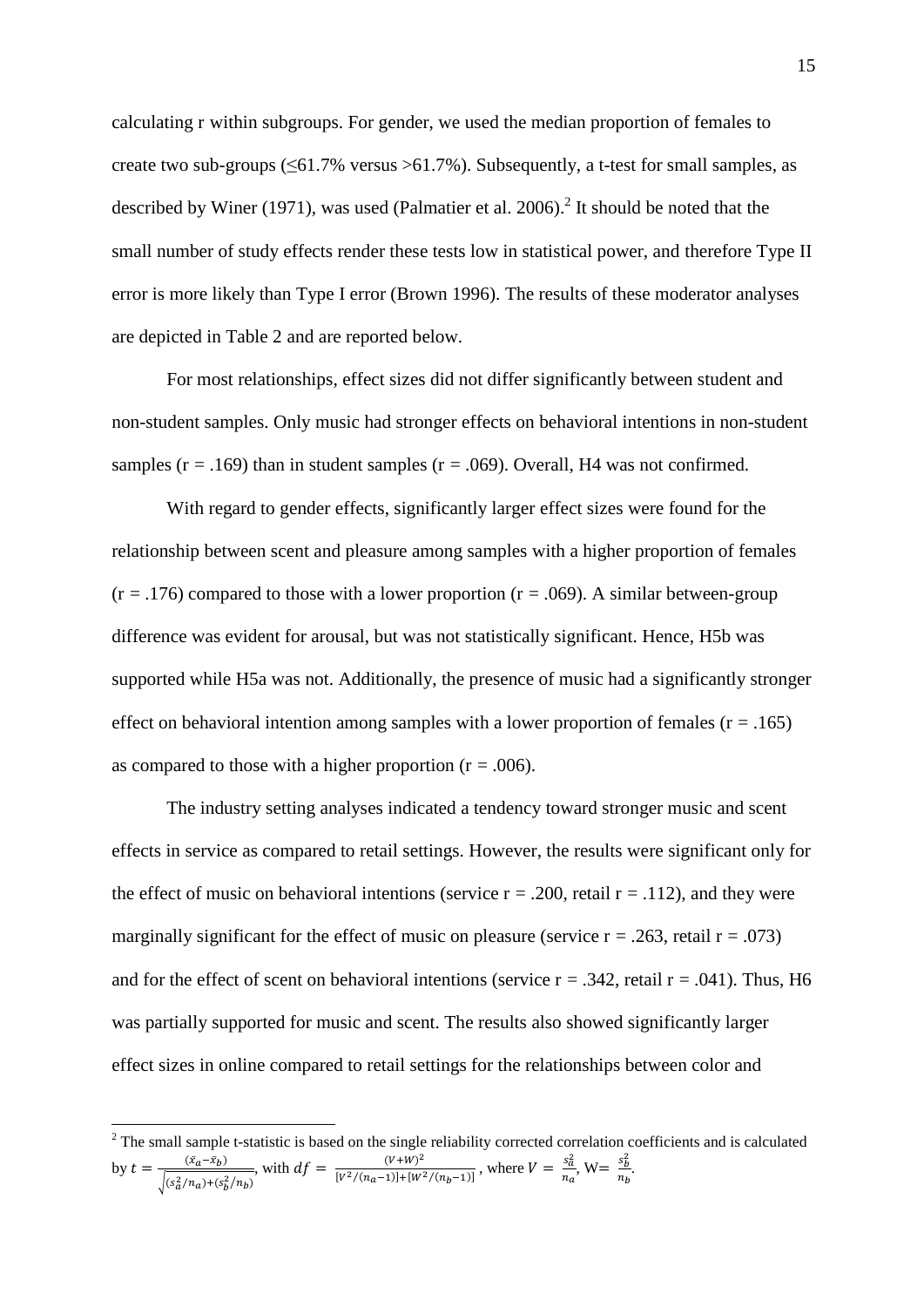arousal (online  $r = .401$ , retail  $r = .040$ ) and between color and pleasure (online  $r = .208$ , retail  $r = -0.059$ ).

 Finally, seven relationships had a sufficient number of available effects to make it possible to compare effect sizes between experiments carried out in actual versus fictitious environments. Results showed that none of the analyzed differences were of statistical significance and H7 was not supported.

[Table 2 about here]

#### **General Discussion**

 In the light of the volume of the literature that is uncertain about the impact of atmospheric stimuli on shopping outcomes, the first objective of this meta-analysis was to calibrate effect sizes. On an aggregate level, the results revealed predictable patterns for the effects of music (presence vs. absence), scent (presence vs. absence) and colors (warm vs. cool) on shopping outcomes. The effect sizes for the significant relationships were estimated at an average r that spanned from .054 to .254 (in absolute terms). These values indicated that the relationships were small-to-medium in strength, which can be seen as reflecting the subtle nature of the atmospheric stimuli. Overall, the results provide researchers with a quantitative summary that figures the pattern of the effects that have been included within the research stream. Specific insights for music, scent, and color are as follows:

 For music, the results revealed significant and positive aggregate effects on pleasure, satisfaction, and behavioral intentions. A link with arousal could not be established. It appears that music is, against a background noise such as customer chatter, too subtle to trigger customers' arousal. Hence, musical stimulation may be seen as a pleasure-inducing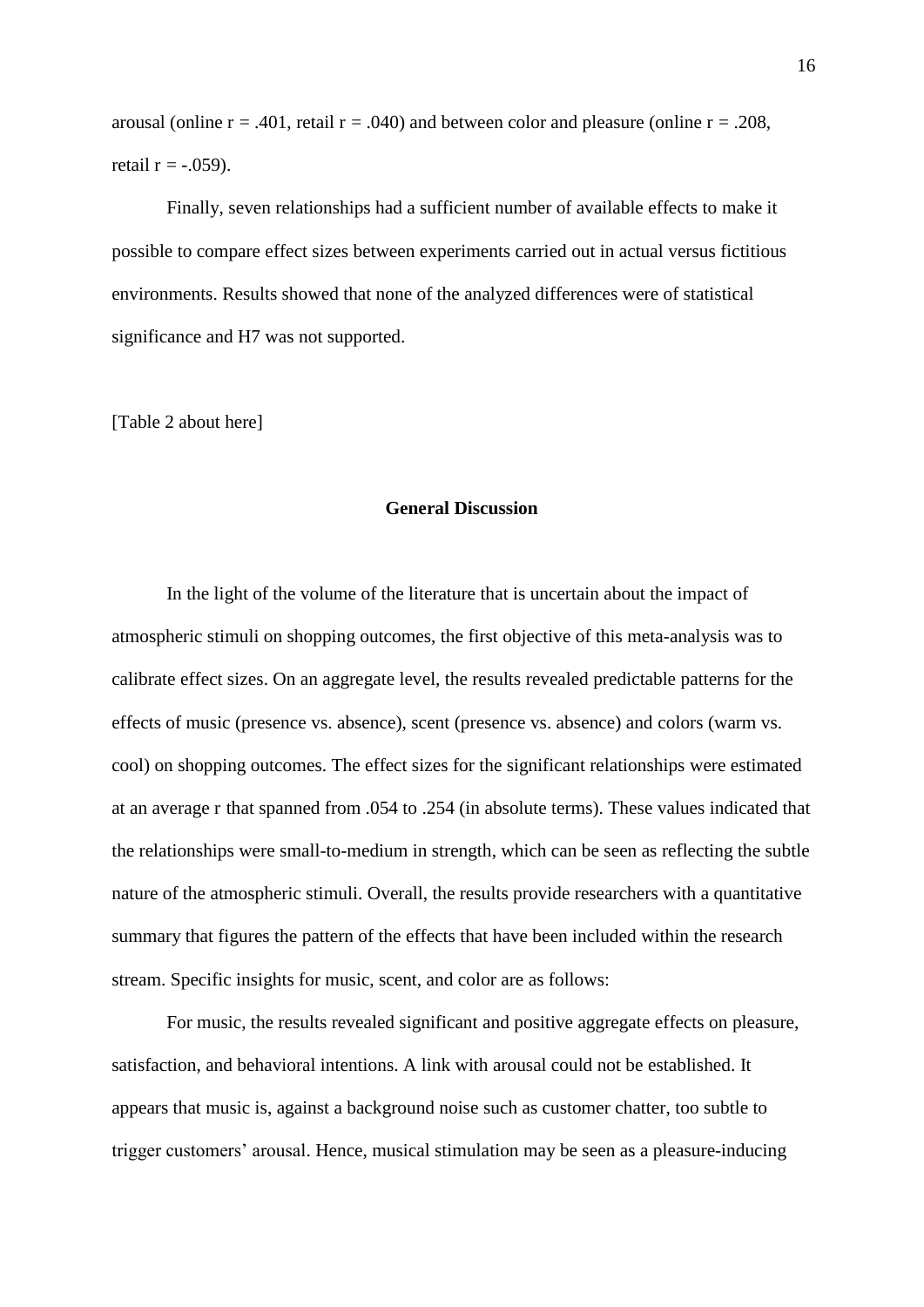substitute for distracting in-store sounds, which will enhance the shopping experience. Furthermore, the generalized estimates reported here add to and update those provided by Garlin and Owen (2006), thus providing researchers with two complementary summaries which may be used as references for further research into the effects of atmospheric music.

 At a meta-analytic level, scent positively influences customers' pleasure, satisfaction, and behavioral intentions. A positive effect of scent on arousal was also evident, with the limitation that its robustness against discarded null-results could not be verified. These findings suggest a need to reconsider the conclusion in Bone and Ellen's (1999) review, which states that "counting on such [scent] effects is an unwise strategy at this point in time" (p. 259). Instead, scent may be regarded as a reliable means for enhancing the shopping experience.

 The integrated effects show color to be bipartite in nature. While warm colors cause higher levels of arousal than cool colors, the opposite is true for satisfaction. Researchers can draw on these results when conceptualizing color effects for specific in-store behavioral phenomena. For instance, Labrecque, Patrick, and Milne (2013) discuss the arousing yet dissatisfying effect of warm (vs. cool) colors on the perception of customers who are waiting in the check-out line. Our data did not confirm a significant effect of color on pleasure or on behavioral intentions. Opposing color effects may, due to interrelationships among the shopping outcomes, indirectly exhibit a joint effect on pleasure and on behavioral intentions, which thus cancel each other out.

 The second objective of this meta-analysis was to attempt to explain between-study variance in effect size estimates. The results of primary studies show significant effect size variations for the majority of relationships, indicating that the effectiveness of atmospheric stimuli is likely to depend on the specific context in which they are employed. Part of this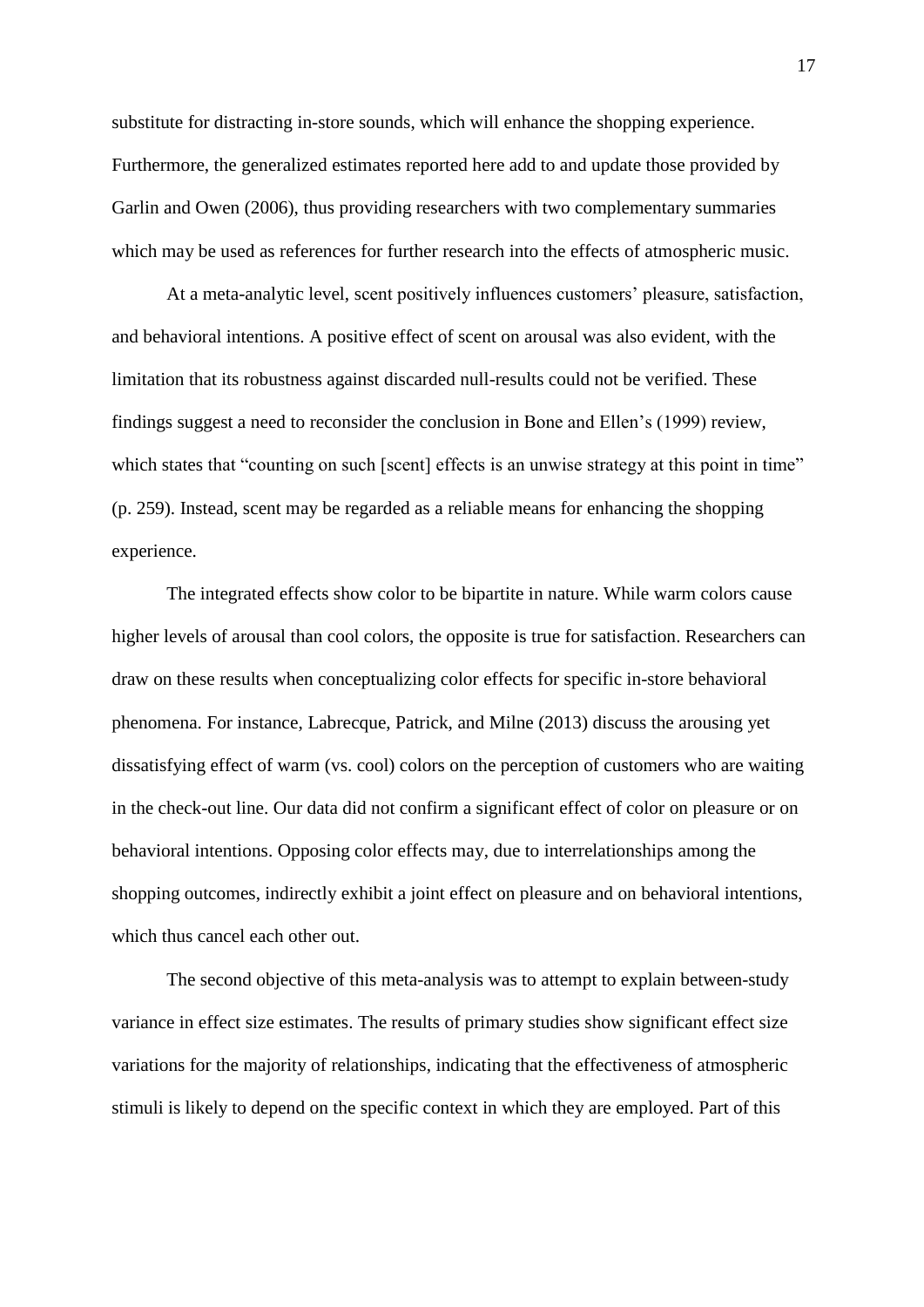variation can be accounted for by the researchers' study design choices. Specifically, gender split and industry setting provide the following insights.

 For gender, the moderation results indicate that women derive more pleasure from scent than men. This confirms physiological research on scent (Yousem et al. 1999) and encourages researchers to pay attention to gender differences in scent effects. It further suggests that prior research using female-only samples (Morrison et al. 2011) may have experienced inflated effects for this particular relationship. Additionally, our data shows that music has a weaker impact on the behavioral intentions of women than on those of men, confirming recent findings in the atmospherics literature (Andersson et al. 2012).

 With regard to industry setting, the effect sizes for music and scent tended to be stronger in service compared to retail settings. This finding is in line with prior research suggesting that atmospheric stimuli, as subtle signals for customers, gain greater salience when tangible product cues are absent (Bitner 1990). A similar logic may also explain the larger effects of color on arousal and pleasure in online as compared to retail settings. Additionally, a lack of data regarding scent effects in online settings reflects the need for a better understanding of how virtual environments can leverage scent effects (e.g., by scenting product packages).

 Between-study variance of effect sizes could not be explained by either sampling frame or by experimental design. Thus, the effect sizes appear not to vary systematically in relation to these methodological specifications. One exception was a weaker link between music and behavioral intentions in student than in customer samples, which may be seen as a preliminary indication that there is less explicable variance in student (versus customer) behavioral intentions.

 In addition to the heterogeneity of effect size estimates, moderator analysis also indicated that between-study variance was not significant for four relationships: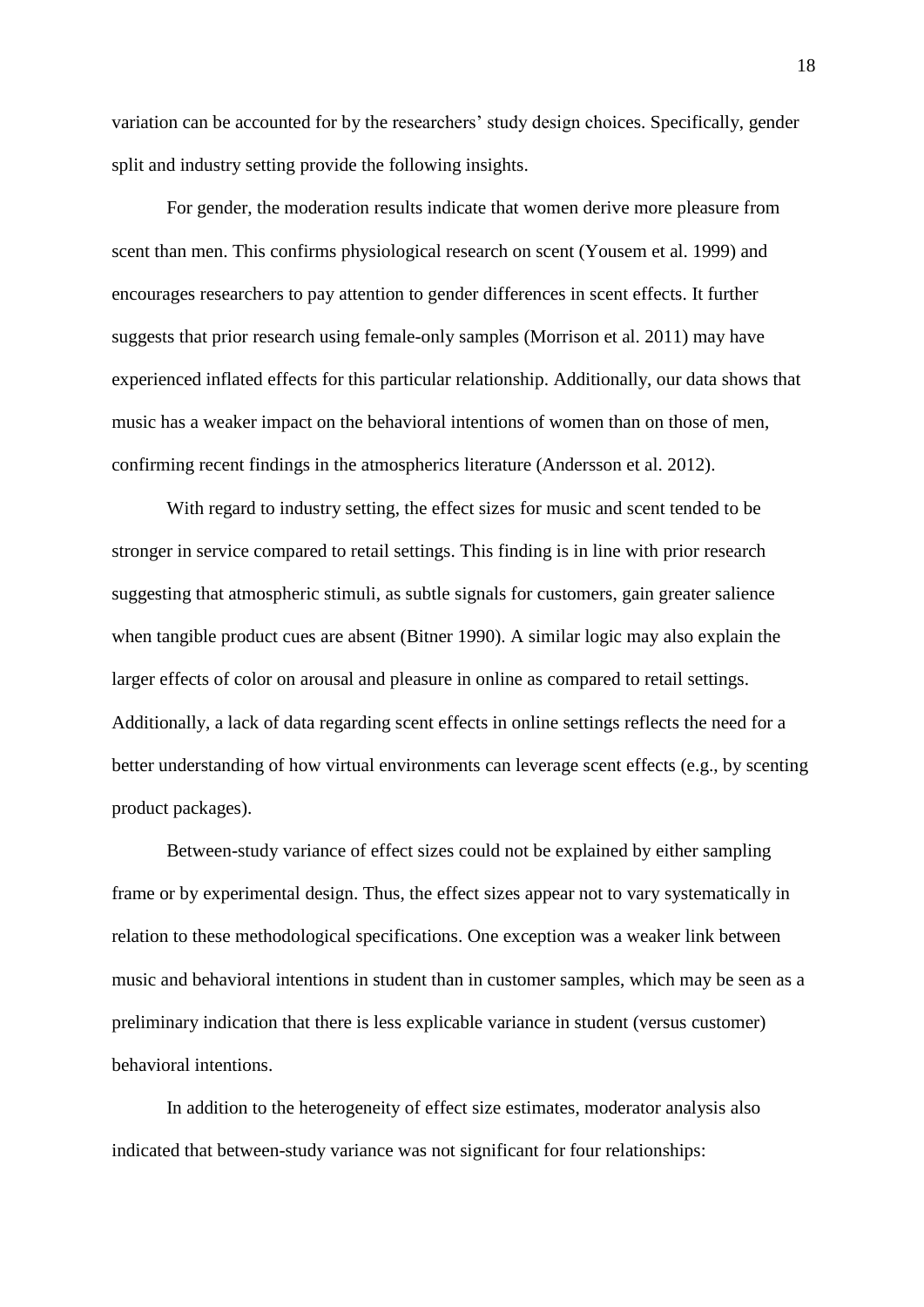music $\rightarrow$ satisfaction, scent $\rightarrow$ arousal, scent $\rightarrow$ satisfaction, and color $\rightarrow$ satisfaction. For these relationships, extant primary studies appear to converge of what is tentatively, and pending further research, considered to represent a population estimate of the elasticity of the atmospheric effects.

 Managerially, establishing reliable effect patterns has the potential to provide retail executives with the necessary predictability over the uncertainty currently conveyed by the literature and thus to enable them to purposefully implement music, scent, and color to enhance their customers' shopping experience. In doing this, two aspects need consideration. First, congruence of the stimuli with the environment needs to be ensured otherwise the stimuli may cause adverse effects (Mitchell, Kahn, and Knasko 1995). Second, the small-tomedium size of the effects suggests that the stimuli are of a subtle nature and thus should be considered as long-term strategies. Specifically, music and scent foster the shopping outcomes with the exception of arousal. Music offers the greatest potential for being tailored to the purchase setting, while scent bears the advantage that pleasant scents may occur naturally (e.g., roasted coffee beans) and can be vented to aligning store areas. Further, warm colors cause higher levels of arousal than cool colors, while the opposite is true for satisfaction. To benefit from these effects, warm colors may be favored for new product aisles, leveraging on their arousal property, while cool colors may be preferred for complaint handling desks, leveraging on their satisfying property, for instance.

 Finally, two main limitations that offer potential for future research are discussed. First, considerable variation in conceptual frameworks and inconsistent evidence preclude definitive conclusions on the causal priority among arousal, pleasure, satisfaction, and behavioral intentions (Babin and Darden 1996; Chebat and Michon 2003; Donovan and Rossiter 1982; Morrison et al. 2011). Therefore, our analysis is based on bivariate correlations. This choice was due to the main study focus, i.e. calibrating effect sizes to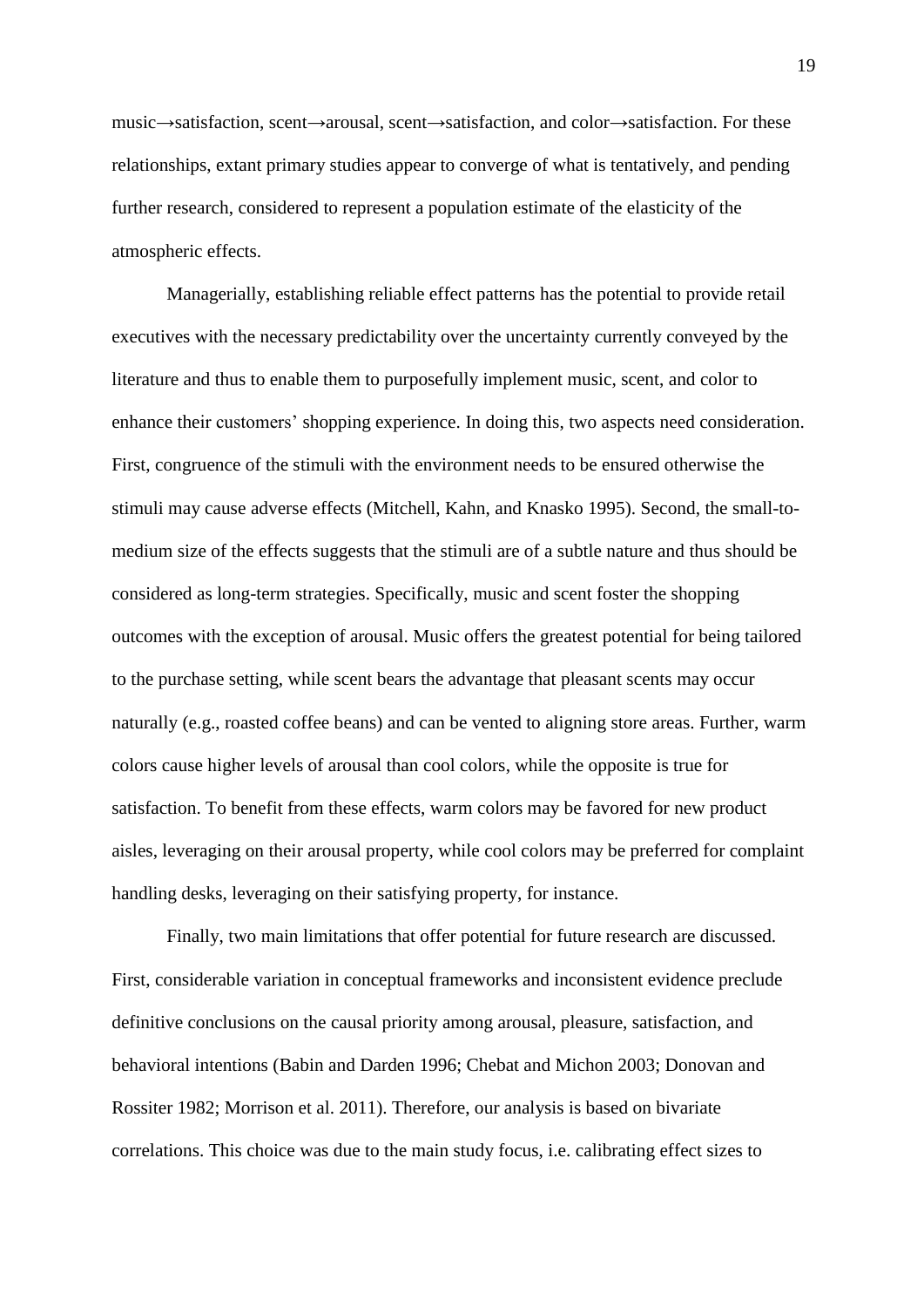understand their direction and strength, and accounting for moderators to understand specific boundary conditions. Therefore, future work is encouraged to test for causal effects using larger meta-analytic datasets as downstream sequential effects relate to many additional types of exogenous influences besides those of atmospheric stimuli.

 Second, the meta-analytic design relies on secondary data and thus only those relationships for which there was a sufficient quantity of empirical evidence were included. In particular, substantive moderators (valence, intensity, and complexity) could not be integrated and therefore represent an under-researched field worthy of future investigation and meta-analytic integration. Further, examining the extent to which atmospheric stimuli variables affect non-purchase related behavior, like in-store product trial participation, would be worth exploring.

#### **Executive Summary**

 Retailers use subtle atmospheric stimuli to purposefully enhance customers' shopping experience. Academic research has studied atmospheric stimuli with a particular emphasis on music, scent, and color in a large variety of study designs. The findings of this voluminous body of work, spanning more than 30 years, are however inconclusive, rendering reliable predictions about the stimuli's effects on shopping outcomes uncertain. We therefore synthesized the quantitative evidence from 66 experimental studies and examined the effects of music (presence vs. absence), scent (presence vs. absence), and colors (warm: red, orange, and yellow vs. cool: green, blue, violet, and white) on shopping outcomes. Shopping outcomes comprise customers' arousal (emotional stimulation), pleasure (emotional enjoyment), satisfaction (evaluation of the shopping experience), and behavioral intentions (e.g., purchase- or visiting intentions).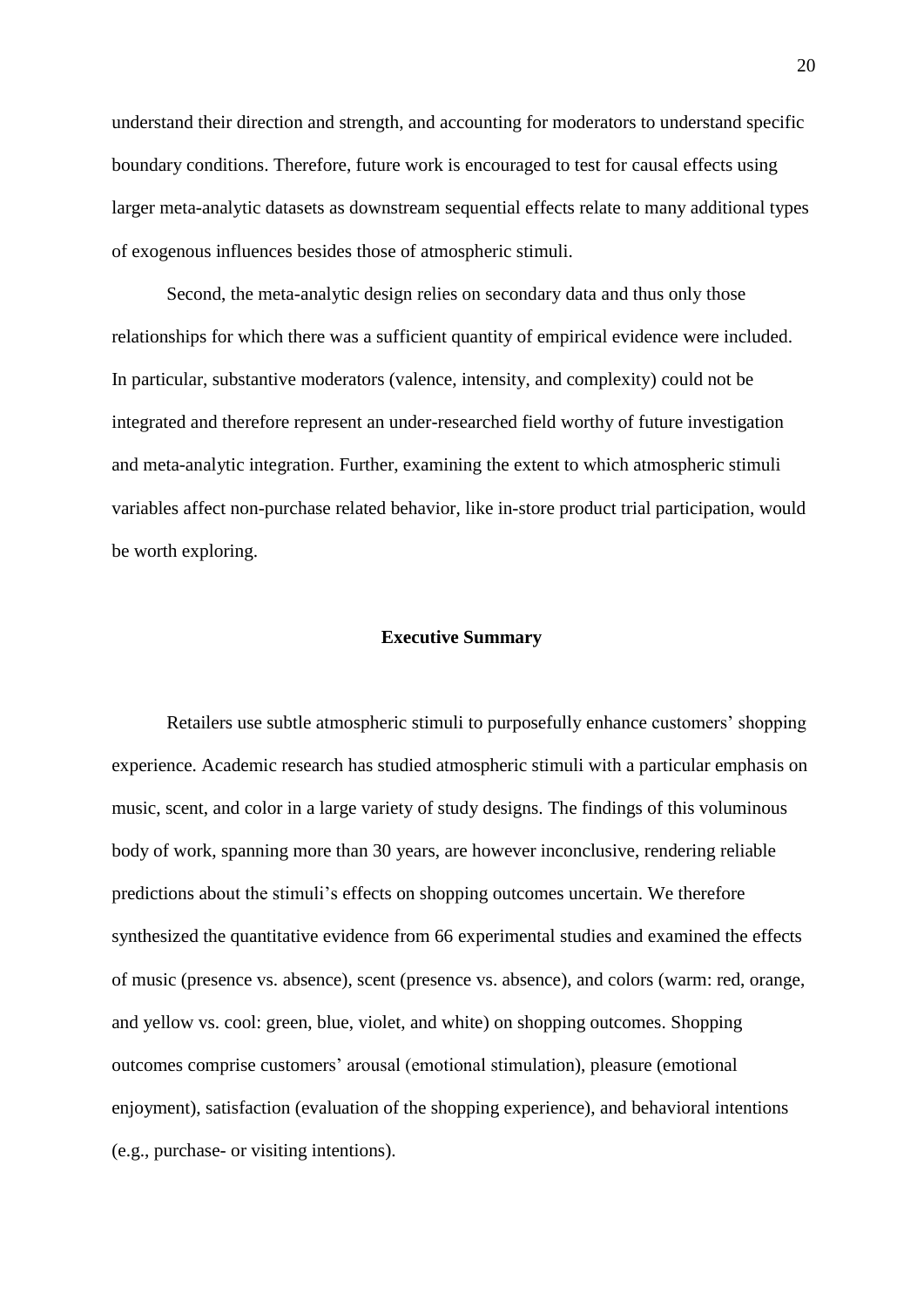Results offer two key insights relevant to retail executives. First, in the light of the current uncertainty about the stimuli's atmospheric effects, the findings show predictable patterns for how music, scent, and color impact on shopping outcomes. More specifically, environments in which either music or scent is present, yield higher pleasure, satisfaction, and behavioral intention ratings compared with environments in which such conditions are absent. Warm colors produce higher levels of arousal than cool colors, while the opposite is true with respect to levels of satisfaction. It is important to note that the stimuli typically should fit the consumption context. Retail managers can use these findings as a guide, based as they are on data aggregated across the research stream, to enhance customers' shopping experience. As one such stimulus, music offers a flexible tool that easily can be tailored to the shopping context, pleasant scents may occur naturally and can be vented to aligning store areas, and colors can be used specifically in those areas where either arousal (e.g., new product aisles) or satisfaction (e.g., complaint handling areas) should be triggered.

 Second, the size of the effect of stimuli on shopping outcomes varied across studies. We attempted to explain these variations by conducting subgroup analyses using coded moderators to reflect the study design decisions. Results showed, for instance, a tendency toward larger music and scent effects in service as compared to retail environments. We also found evidence indicating that women derive more pleasure from scent than men. Effect size variations point toward the context dependence of atmospheric effects, justifying the efforts of marketing intelligence to design and implement the stimuli according to the individual consumption environment. Overall, the average strength of the relationships across contexts was small-to-medium, which can be interpreted as a reflection of the subtle nature of stimuli. Therefore, their implementation should be considered as a long-term strategy.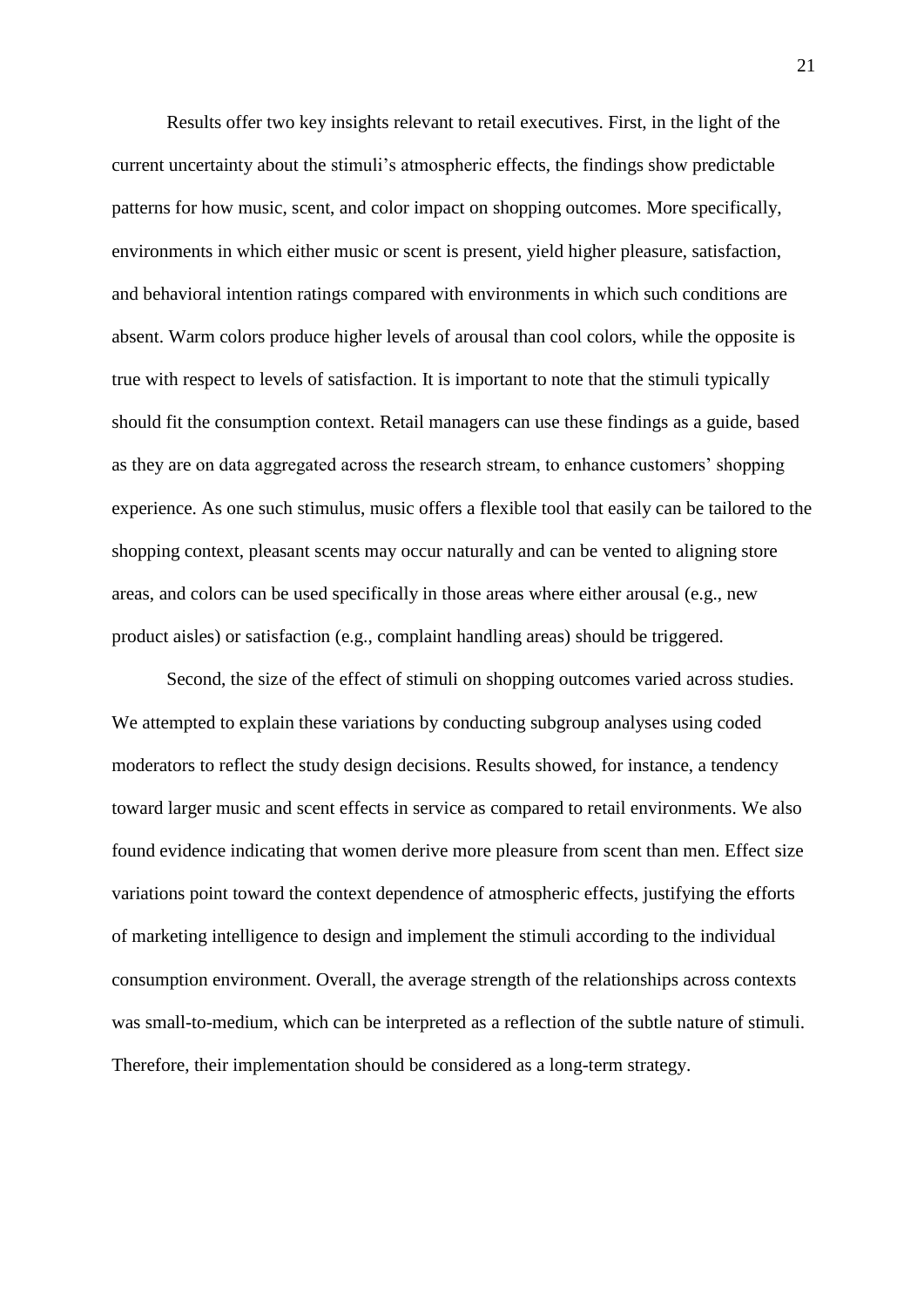#### Figure 1

#### Meta-analytic framework



Note. Dashed line (---) indicates a path which was not tested in the meta-analysis.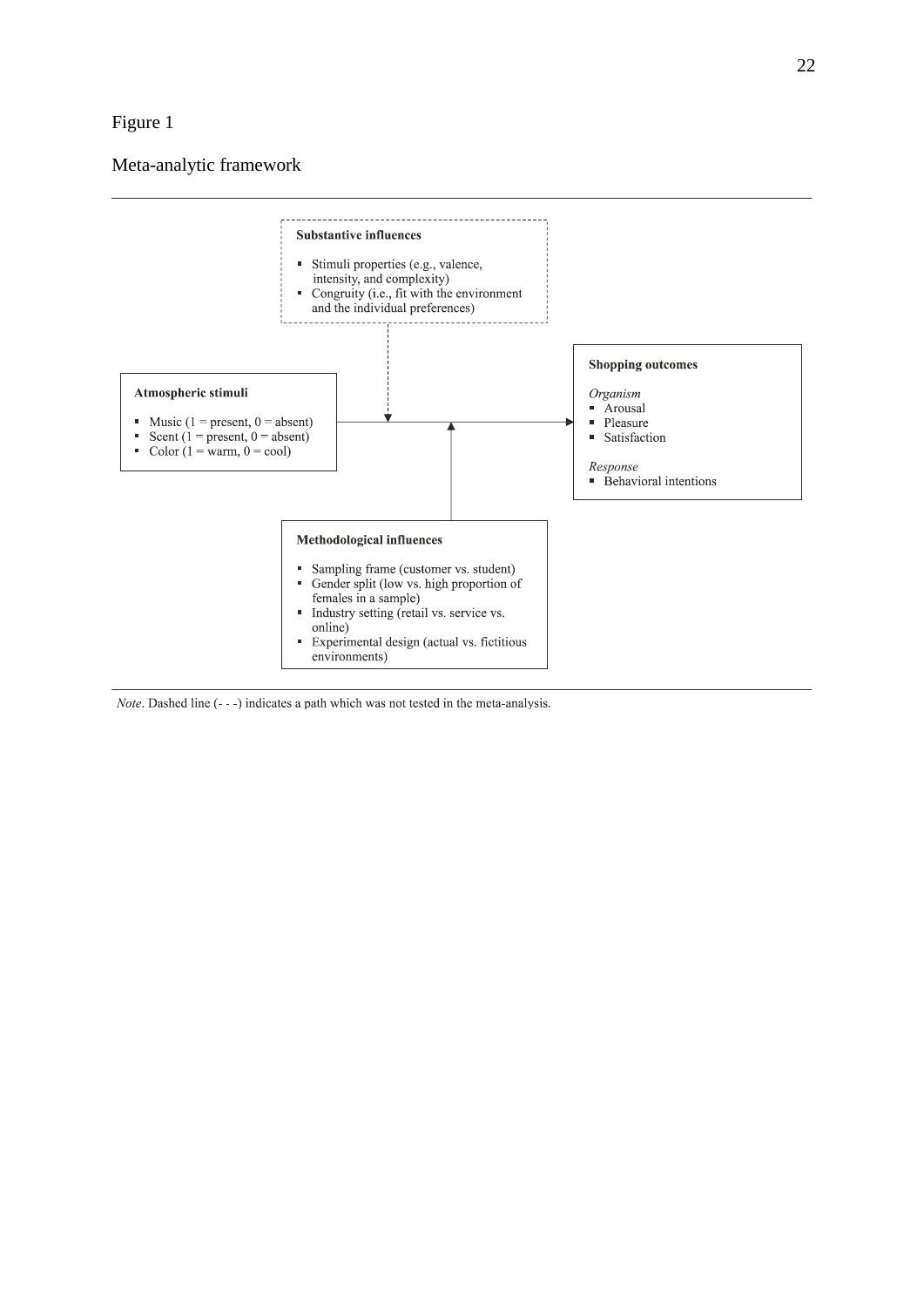|                                    |    |           |          | 95% CI  |         |      |        | Fail-safe N |      |         |        |                          |
|------------------------------------|----|-----------|----------|---------|---------|------|--------|-------------|------|---------|--------|--------------------------|
|                                    |    |           |          | Lower   | Upper   |      |        |             |      |         |        |                          |
|                                    | k  | ${\sf N}$ |          | bound   | bound   | SD   | p      | obt.        | req. | Min     | Max    | Q-Statistic <sup>a</sup> |
| Music (present = $1$ , absent = 0) |    |           |          |         |         |      |        |             |      |         |        |                          |
| Arousal                            | 11 | 2441      | .042     | $-.021$ | .106    | .108 | .193   |             | ---  | $-.272$ | .265   | 28.87 **                 |
| Pleasure                           | 12 | 2489      | .098     | .043    | .153    | .097 | < .001 | 77          | 70   | .000    | .334   | 24.47 *                  |
| Satisfaction                       | 5  | 877       | .226     | .170    | .282    | .064 | < .001 | 63          | 35   | .151    | .354   | $4.03$ ns                |
| <b>Behavioral intentions</b>       | 19 | 3116      | .130     | .078    | .181    | .114 | < .001 | 314         | 105  | $-.059$ | .395   | 43.03 ***                |
| Scent (present = $1$ , absent = 0) |    |           |          |         |         |      |        |             |      |         |        |                          |
| Arousal                            | 14 | 2763      | .079     | .033    | .124    | .087 | < .001 | 49          | 80   | $-.071$ | .277   | $20.96$ ns               |
| Pleasure                           | 18 | 3793      | .093     | .039    | .148    | .117 | < .001 | 184         | 100  | $-193$  | .331   | 53.36 ***                |
| Satisfaction                       | 4  | 938       | .183     | .099    | .268    | .086 | < .001 | 30          | 30   | .031    | .293   | $7.40$ ns                |
| <b>Behavioral intentions</b>       | 21 | 5280      | .054     | .013    | .094    | .094 | .009   | 129         | 115  | $-154$  | .458   | 49.32 ***                |
| Color (warm = $1$ , cool = 0)      |    |           |          |         |         |      |        |             |      |         |        |                          |
| Arousal                            | 9  | 1724      | .157     | .020    | .294    | .210 | .025   | 156         | 55   | $-198$  | .522   | 85.69 ***                |
| Pleasure                           | 8  | 1499      | .031     | $-129$  | .192    | .232 | .704   | ---         | ---  | $-.380$ | .446   | 88.46 ***                |
| Satisfaction                       | 7  | 947       | $-.254$  | $-299$  | $-.210$ | .060 | < .001 | 79          | 45   | $-.320$ | $-105$ | $3.52$ ns                |
| <b>Behavioral intentions</b>       | 7  | 1225      | $-0.057$ | $-190$  | .076    | .179 | .402   |             | ---  | $-292$  | .301   | 40.47 ***                |

Table 1 Meta-analytic results for the influence of the atmospheric stimuli on the shopping outcomes.

*Note.*  $k =$  number of effects,  $N =$  total sample size,  $r =$  sample size-weighted mean correlation coefficient adjusted for reliability,  $SD =$  standard deviation. Obtained / required fail-safe-n are not calculated for insignificant relationships (indicated by a dotted line). Figures in bold indicate significant and, with regards to the fail-safe *N* , robust correlations.

a *df* = k - 1

 $*p$  < .05,  $*p$  < .01,  $**p$  < .001, *ns* = not significant.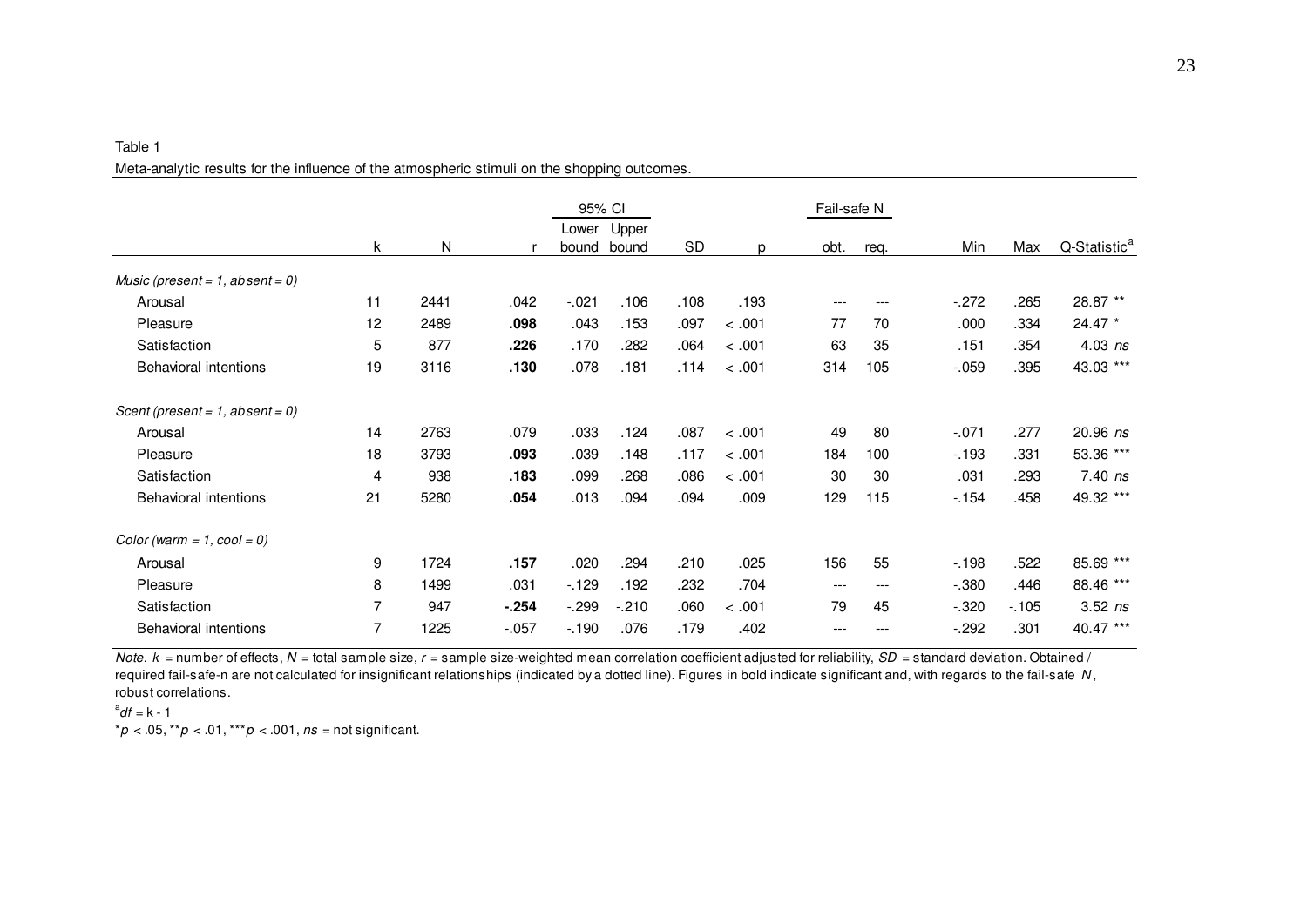Table 2

Meta-analytic moderation results for the influence of the moderators on the effect sizes between atmospheric stimuli and shopping outcomes

|            |                                         |            |                | Sampling frame            |              |                     |      |   |                           |                   |                | Gender split (% female)          |           |                           |      |   | Industry setting  |                |                |                           |        |                     |          | Experimental design |                              |           |                          |                   |      |                           |       |  |
|------------|-----------------------------------------|------------|----------------|---------------------------|--------------|---------------------|------|---|---------------------------|-------------------|----------------|----------------------------------|-----------|---------------------------|------|---|-------------------|----------------|----------------|---------------------------|--------|---------------------|----------|---------------------|------------------------------|-----------|--------------------------|-------------------|------|---------------------------|-------|--|
|            | Level                                   |            | r k            | LB                        | UB           |                     | t df | p | Level                     |                   | r k            | LB                               | UB        |                           | t df | p | Level             |                | r k            | LB                        | UB     |                     | $t^a$ df | p                   | Level                        |           | r k                      | <b>LB</b>         | UB   |                           | t dfp |  |
|            | Music (present = 1, absent = 0)         |            |                |                           |              |                     |      |   |                           |                   |                |                                  |           |                           |      |   |                   |                |                |                           |        |                     |          |                     |                              |           |                          |                   |      |                           |       |  |
|            | AR Customer .045 6 -.063                |            |                |                           |              | .152  0.53  8  .305 |      |   | ≤61.7 .081 4 -.037        |                   |                |                                  | .199      | 1.29 4 .133               |      |   | Retail            |                |                | $.022 \quad 5 \quad .084$ | .129   | 1.31 2 .160         |          |                     | Actual                       |           |                          | .041 7 -.055 .138 |      | $0.82 \quad 8 \quad .219$ |       |  |
|            | Student                                 |            |                | $.041 \quad 5 \quad .032$ | .114         |                     |      |   | $>61.7$ .033 5 $-028$     |                   |                |                                  | .094      |                           |      |   | Service           | .142           | $\overline{2}$ | $-0.032$                  | .316   |                     |          | .37 2 .374          | <b>Fictitious</b> 043        |           |                          | 4 - 040 126       |      |                           |       |  |
|            |                                         |            |                |                           |              |                     |      |   |                           |                   |                |                                  |           |                           |      |   | Online            | .043           | $\overline{4}$ | $-0.040$                  | .126   | 1.26 7 .124         |          |                     |                              |           |                          |                   |      |                           |       |  |
|            | PL Customer                             | .099       |                | $6 - 011$                 | .208         | 0.01 7 .496         |      |   | ≤61.7 .065 4 $-043$       |                   |                |                                  | .173      | $0.05 \quad 6 \quad .481$ |      |   | Retail            | .073           | 6              | $-0.020$                  | .166   | 2.79 2 .054         |          |                     | Actual                       | .104      | $\overline{7}$           | .005              | .203 | 0.41 8 .346               |       |  |
|            | Student                                 | .098       | 6              | .055                      | .140         |                     |      |   | $>61.7$ .115 5            |                   |                |                                  | .037 .194 |                           |      |   | Service           | .263           | $\overline{2}$ | .152                      | .374   | 2.45 2 .067         |          |                     | Fictitious .093              |           | 5                        | .049 .138         |      |                           |       |  |
|            |                                         |            |                |                           |              |                     |      |   |                           |                   |                |                                  |           |                           |      |   | Online            | .094           | $\overline{4}$ | .044                      | .145   |                     |          | .76 8 .234          |                              |           |                          |                   |      |                           |       |  |
| <b>SAT</b> |                                         |            |                |                           |              |                     |      |   |                           |                   |                |                                  |           |                           |      |   | Retail            | .236           | $\overline{2}$ | .200                      | .272   |                     |          | .51 1 .349          |                              |           |                          |                   |      |                           |       |  |
|            |                                         |            |                |                           |              |                     |      |   |                           |                   |                |                                  |           |                           |      |   | Service           | .273           | $\overline{2}$ | .153                      | .393   |                     |          |                     |                              |           |                          |                   |      |                           |       |  |
| BL         | Customer .169 10                        |            |                | .102                      |              | .235 1.76 17 .048   |      |   | ≤61.7 .165 8              |                   |                | .089                             | .240      | 3.78 9 .002               |      |   | Retail            | .112           | - 8            | .031                      | .194   | 2.03 13 .032        |          |                     | Actual                       | $.169$ 10 |                          | .102 .235         |      | 1.53 16 .073              |       |  |
|            | Student                                 | $.069$ $9$ |                | .006                      | .132         |                     |      |   | $>61.7$ 006 3 - 044       |                   |                |                                  | .056      |                           |      |   | Service           | $.200 \t 7$    |                | .142                      | .258   |                     |          | 4.40 7 .002         | Fictitious .076 8            |           |                          | .007 .144         |      |                           |       |  |
|            |                                         |            |                |                           |              |                     |      |   |                           |                   |                |                                  |           |                           |      |   | Online            | $.022 \quad 3$ |                | $-0.36$                   |        | 081 1.64 9 067      |          |                     |                              |           |                          |                   |      |                           |       |  |
|            | Scent (present = 1, absent = 0)         |            |                |                           |              |                     |      |   |                           |                   |                |                                  |           |                           |      |   |                   |                |                |                           |        |                     |          |                     |                              |           |                          |                   |      |                           |       |  |
|            | AR Customer .084 9                      |            |                | .030                      | .138         | 0.25 8 .404         |      |   | ≤61.7 .059                |                   | $\overline{7}$ | .004                             | .115      | 1.25 8 .124               |      |   | Retail            | .107           | 9              | .057                      | .158   |                     |          | .14 6 .446          | Actual                       | .089      | 7                        | .029              | .149 | 1.17 9 .135               |       |  |
|            | Student                                 |            |                | .058 5 -.028              | .144         |                     |      |   | $>61.7$ .132 4            |                   |                | .061                             | .203      |                           |      |   | Service           | $.037 - 4$     |                | $-042$                    | .116   |                     |          |                     | Fictitious .051 6            |           |                          | $-0.024$ .126     |      |                           |       |  |
|            | PL Customer                             | .087 13    |                | .025                      | .149         | 0.69 8 .255         |      |   | ≤61.7                     | .069 <sub>8</sub> |                | .000                             | .138      | 3.00 11 .006              |      |   | Retail            | $.078$ 12      |                | .008                      | .148   |                     |          | .11 6 .459          | Actual                       | .090 11   |                          | .023              | .157 | 0.09 12 .466              |       |  |
|            | Student                                 | .130       | $-5$           | .016                      | .245         |                     |      |   | $>61.7$ .176 5            |                   |                | .124                             | .227      |                           |      |   | Service           | $.120 - 5$     |                | .031                      | .208   |                     |          |                     | Fictitious .115 6            |           |                          | .011 .219         |      |                           |       |  |
|            | SAT Customer .158                       |            | $\overline{c}$ | .148                      | .168         | 0.04 1 .489         |      |   | ≤61.7 .213 2              |                   |                | .046                             | .381      | 0.04 1 .489               |      |   |                   |                |                |                           |        |                     |          |                     | Actual                       | .158      | $\overline{\phantom{a}}$ | .148              | .168 | 0.04 1 .489               |       |  |
|            | Student                                 | .213       | $\overline{c}$ | .046                      | .381         |                     |      |   | $>61.7$ .158 2            |                   |                | .148                             | .168      |                           |      |   |                   |                |                |                           |        |                     |          |                     | <b>Fictitious .213</b>       |           | $\overline{c}$           | .046              | .381 |                           |       |  |
|            | BI Customer .042 14 -.011               |            |                |                           | .094         | 0.67 19 .254        |      |   | ≤61.7 .091 5              |                   |                | .018                             | .165      | 1.47 7 .093               |      |   | Retail            | .041 17        |                | .006                      | .076   | 3.88                |          | 1.080               | Actual                       | .051 13   |                          | .000              | .101 | 0.27 15 .395              |       |  |
|            | Student                                 | .096 7     |                | .054                      | .138         |                     |      |   | $>61.7-.002$ 6            |                   |                | $-0.048$                         | .044      |                           |      |   | Service           | $.342 \quad 2$ |                | .191                      | .493   |                     |          |                     | Fictitious .064 7 -.012 .140 |           |                          |                   |      |                           |       |  |
|            | Color (warm = $1$ , cool = 0)           |            |                |                           |              |                     |      |   |                           |                   |                |                                  |           |                           |      |   |                   |                |                |                           |        |                     |          |                     |                              |           |                          |                   |      |                           |       |  |
|            | AR Customer .130 5 -.041                |            |                |                           |              | .301  0.37  7  .362 |      |   | ≤61.7 .286                |                   | 3              | .073                             | .499      | 0.90 4 .209               |      |   | Retail            | .040 4         |                | $-0.96$                   | .177   |                     |          | .78 2 .260          |                              |           |                          |                   |      |                           |       |  |
|            | Student                                 |            |                | .237 4 .013               | .462         |                     |      |   | >61.7 .050 4 -.104        |                   |                |                                  | .204      |                           |      |   | Service           |                |                | .088 2 -.122              | .297   | 1.89 1 .155         |          |                     |                              |           |                          |                   |      |                           |       |  |
|            |                                         |            |                |                           |              |                     |      |   |                           |                   |                |                                  |           |                           |      |   | Online            | .401 3         |                | .283                      |        | 518 3.63 5 .008     |          |                     |                              |           |                          |                   |      |                           |       |  |
|            | PL Customer .087 3 -.077                |            |                |                           |              | .250  1.45  6  098  |      |   | ≤61.7 .239                |                   |                | $2 - 069$                        | .547      | 1.80 2 .107               |      |   | Retail            |                |                | $-059$ 4 $-219$ 101       |        |                     |          |                     |                              |           |                          |                   |      |                           |       |  |
|            | Student -.038 5 -.294                   |            |                |                           | .219         |                     |      |   | $>61.7$ $-.035$ 4 $-.146$ |                   |                |                                  | .077      |                           |      |   | Service           |                |                |                           |        |                     |          |                     |                              |           |                          |                   |      |                           |       |  |
|            |                                         |            |                |                           |              |                     |      |   |                           |                   |                |                                  |           |                           |      |   | Online            |                |                | $.208 \quad 3 \quad .095$ | .511   | 2.33 4 .040         |          |                     |                              |           |                          |                   |      |                           |       |  |
|            | SAT Customer - 260                      |            |                | 3 - 317 - 203 0.05 5 483  |              |                     |      |   |                           |                   |                |                                  |           |                           |      |   | Retail            | -.237          |                | 2 - 279                   | $-196$ |                     |          | .67 1 .311          |                              |           |                          |                   |      |                           |       |  |
|            | Student -.233 4 -.315 -.151             |            |                |                           |              |                     |      |   |                           |                   |                |                                  |           |                           |      |   | Service           | $-277$         |                | $2 - 346$                 | $-207$ |                     |          | .27 2 .405          |                              |           |                          |                   |      |                           |       |  |
|            |                                         |            |                |                           |              |                     |      |   |                           |                   |                |                                  |           |                           |      |   | Online            |                |                | $-.179$ 3 $-.292$ $-.066$ |        | 1.11 3 .174         |          |                     |                              |           |                          |                   |      |                           |       |  |
|            |                                         |            |                |                           |              |                     |      |   |                           |                   |                |                                  |           |                           |      |   |                   |                |                |                           |        |                     |          |                     |                              |           |                          |                   |      |                           |       |  |
| BL         | Customer -.075<br>Student - 025 3 - 286 |            |                | $4 - 210$                 | .060<br>.235 | 0.49 3 .330         |      |   | ≤61.7 .087 2 - 102        |                   |                | $>61.7 - 150$ 4 $-0.280 - 0.020$ | .276      | 2.29 2 .074               |      |   | Retail<br>Service |                |                | $-0.094$ 5 $-0.216$ .027  |        |                     |          |                     |                              |           |                          |                   |      |                           |       |  |
|            |                                         |            |                |                           |              |                     |      |   |                           |                   |                |                                  |           |                           |      |   | Online            |                |                | $.037$ 2 $-.280$          |        | .354  1.14  1  .229 |          |                     |                              |           |                          |                   |      |                           |       |  |
|            |                                         |            |                |                           |              |                     |      |   |                           |                   |                |                                  |           |                           |      |   |                   |                |                |                           |        |                     |          |                     |                              |           |                          |                   |      |                           |       |  |

Note. r = sample size-weighted mean correlation coefficient adjusted for reliability, k = number of effects, LB/UP = low er / upper bound of the 95% Cl. AR = arousal, PL = pleasure, SAT = satisfaction, BI = behavioral intentions. Due to missing information, the combined number of observation across subgroups can be low er than the total from Table 1. Subgroup comparisons are conducted if at least two observations in each subgroup could be identified. Significant differences are highlighted in bold. <sup>a</sup>Supgroup comparisons in the follow ing sequence: retail vs. service, service vs. online, online vs. retail.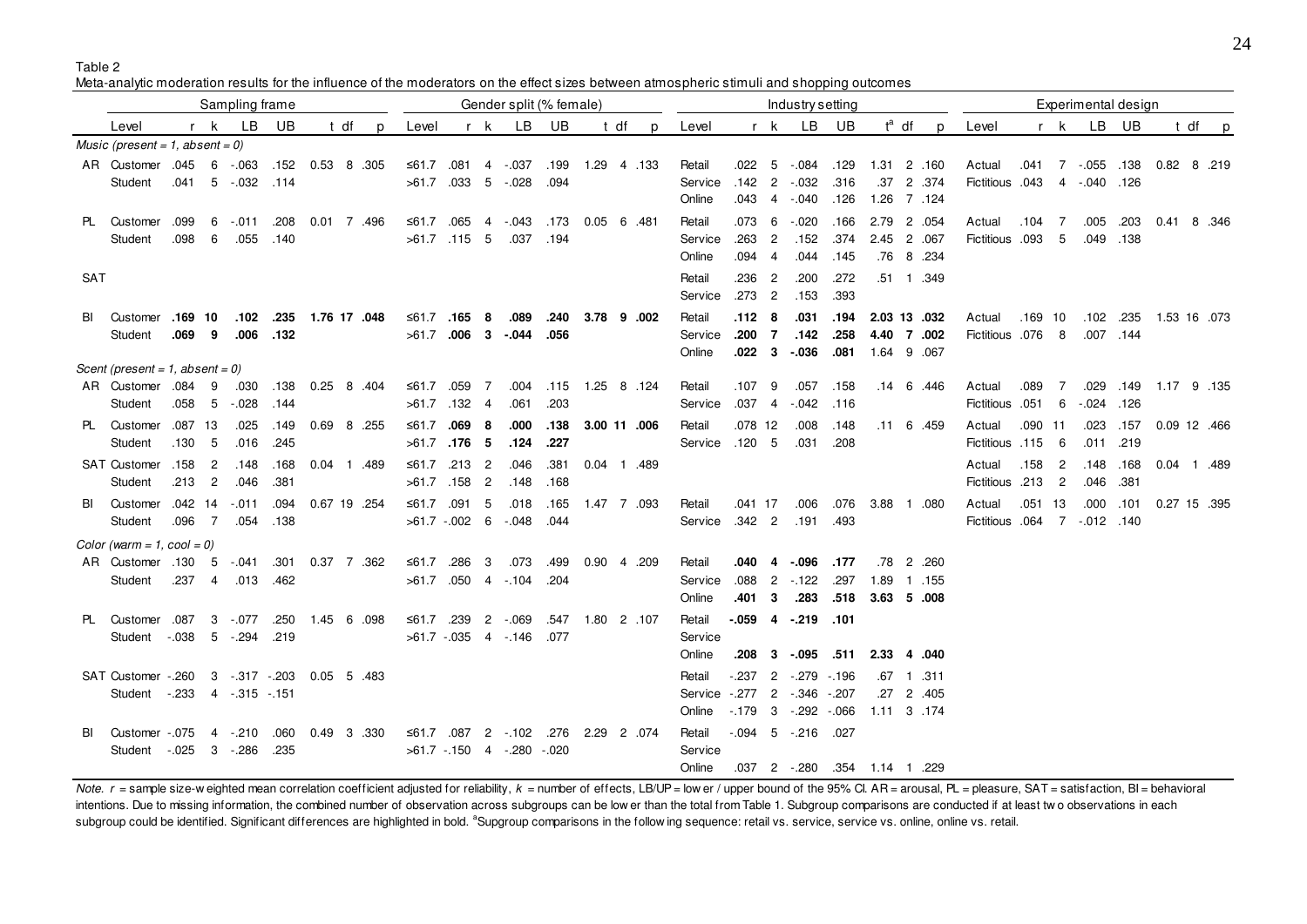|                                                        |              | Independent variables     |       |                    |                | Dependent variables     |            | Moderating variables |              |                 |                   |  |  |
|--------------------------------------------------------|--------------|---------------------------|-------|--------------------|----------------|-------------------------|------------|----------------------|--------------|-----------------|-------------------|--|--|
|                                                        |              |                           |       |                    |                |                         | Behavioral | Sampling             | Gender split | <b>Industry</b> | Experimental      |  |  |
| Sample (in alphabetical order)                         | Music        | Scent                     | Color | Arousal            | Pleasure       | Satisfaction intentions |            | frame                | (% female)   | Setting         | design            |  |  |
| 1 Alpert & Alpert (1990)                               | X            |                           |       |                    | х              |                         | X          | Student              | <b>NA</b>    | Retail          | Fictitious        |  |  |
| 2 Andersson et al. (2012 - Study 1)                    | X            |                           |       | X                  | $\pmb{\times}$ |                         | X          | Customer             | 43.3         | Retail          | Actual            |  |  |
| 3 Andersson et al. (2012 - Study 2)                    | X            |                           |       | X                  | x              |                         | X          | Customer             | 56.5         | Retail          | Actual            |  |  |
| 4 Babin, Hardesty, & Suter (2003)                      |              |                           | X     | X                  |                | X                       | X          | Customer             | 100.0        | Retail          | <b>Fictitious</b> |  |  |
| 5 Bagchi & Chema (2013 - Study 3)                      |              |                           | X     | X                  |                |                         |            | Customer             | 59.0         | Online          | Fictitious        |  |  |
| 6 Barli et al. (2012)                                  |              |                           | x     |                    |                |                         | x          | Customer             | 52.0         | Retail          | Actual            |  |  |
| 7 Baron (1997)                                         |              | X                         |       |                    | X              |                         |            | Customer             | <b>NA</b>    | Retail          | Actual            |  |  |
| 8 Bellizzi & Hite (1992 - Study 1)                     |              |                           | X     |                    |                |                         | х          | Customer             | 100.0        | Retail          | Fictitious        |  |  |
| 9 Bellizzi & Hite (1992 - Study 2)                     |              |                           | x     | X                  | X              | X                       | X          | Student              | <b>NA</b>    | Retail          | Fictitious        |  |  |
| 10 Bouzaabia (2014)                                    |              | X                         |       | X                  | X              |                         | X          | Customer             | <b>NA</b>    | Retail          | Actual            |  |  |
| 11 Bramley, Dibben, & Row e (2016)                     | x            |                           |       |                    |                |                         | X          | Student              | 64.2         | Online          | Fictitious        |  |  |
| 12 Chebat & Michon (2003)                              |              | x                         |       | X                  | X              |                         |            | Customer             | 57.0         | Retail          | Actual            |  |  |
| 13 Chebat & Morrin (2007)                              |              |                           | x     | $\pmb{\mathsf{x}}$ | X              |                         |            | Customer             | 64.6         | Retail          | Actual            |  |  |
| 14 Chebat, Morrin, & Chebat (2009)                     |              | x                         |       |                    |                |                         | X          | Customer             | <b>NA</b>    | Retail          | Actual            |  |  |
| 15 Cheng, Wu, & Yen (2009)                             |              |                           | x     | X                  | X              |                         |            | Customer             | <b>NA</b>    | Online          | <b>Fictitious</b> |  |  |
| 16 Cyr, Head, & Larios (2009 - Canadian sample)        |              |                           | x     |                    |                | X                       |            | Student              | 76.7         | Online          | <b>Fictitious</b> |  |  |
| 17 Cyr, Head, & Larios (2009 - German sample)          |              |                           | x     |                    |                | $\pmb{\times}$          |            | Student              | 66.7         | Online          | Fictitious        |  |  |
| 18 Cyr, Head, & Larios (2009 - Japanese sample)        |              |                           | x     |                    |                | X                       |            | Student              | 86.7         | Online          | <b>Fictitious</b> |  |  |
| 19 de Wijk & Zijlstra (2012)                           |              | x                         |       | X                  | X              |                         |            | Customer             | 59.1         | <b>NA</b>       | <b>Fictitious</b> |  |  |
| 20 Dijkstra, Pieterse, & Pruyn (2008 - Study 2)        |              |                           | X     | $\pmb{\mathsf{x}}$ |                |                         |            | Student              | 63.6         | Service         | <b>Fictitious</b> |  |  |
| 21 Doucé & Janssens (2013)                             |              | x                         |       | X                  | X              |                         | X          | Customer             | 89.7         | Retail          | Actual            |  |  |
| 22 Fiore, Yah, & Yoh (2000)                            |              | X                         |       | X                  | X              |                         | x          | Student              | 100.0        | Retail          | <b>Fictitious</b> |  |  |
| 23 Grew al et al. (2003)                               | X            |                           |       |                    |                | X                       | x          | Student              | 47.0         | Retail          | <b>Fictitious</b> |  |  |
| 24 Guégen & Petr (2006)                                |              | X                         |       |                    |                |                         | x          | Customer             | <b>NA</b>    | Service         | Actual            |  |  |
| 25 Harrington, Ottenbacher, & Treuter (2015)           | x            |                           |       |                    |                |                         | x          | Customer             | <b>NA</b>    | Service         | Actual            |  |  |
| 26 Herrington & Capella (1996)                         | x            |                           |       |                    |                |                         | x          | Customer             | 20.0         | Retail          | Actual            |  |  |
| 27 Herrmann et al. (2013 - Study 1)                    |              | x                         |       |                    |                |                         | x          | Customer             | <b>NA</b>    | Retail          | Actual            |  |  |
| 28 Herrmann et al. (2013 - Study 3)                    |              | X                         |       |                    |                |                         | x          | Student              | <b>NA</b>    | Retail          | <b>Fictitious</b> |  |  |
| 29 Hui, Dubé, & Chebat (1997)                          | х            |                           |       |                    |                | X                       | X          | Student              | 49.1         | Service         | <b>Fictitious</b> |  |  |
| 30 Jacob, Stefan, & Guégen (2014)                      |              | X                         |       |                    |                |                         | x          | Customer             | <b>NA</b>    | Service         | Actual            |  |  |
| 31 Kim & Lennon (2012)                                 | x            |                           |       | X                  | x              |                         |            | Student              | 100.0        | Online          | <b>Fictitious</b> |  |  |
| 32 Kim, Kim, & Lennon (2009)                           | x            |                           |       | $\pmb{\times}$     | X              |                         |            | Student              | 100.0        | Online          | <b>Fictitious</b> |  |  |
| 33 Knasko (1995)                                       |              | X                         |       | $\mathsf{x}$       | X              |                         |            | Student              | <b>NA</b>    | Retail          | <b>Fictitious</b> |  |  |
| 34 Lehrner et al. (2000 - Female sample)               |              | X                         |       | $\pmb{\times}$     | X              |                         |            | Customer             | 100.0        | Service         | Actual            |  |  |
| 35 Lehrner et al. (2000 - Male sample)                 |              | $\boldsymbol{\mathsf{x}}$ |       | $\pmb{\times}$     | X              |                         |            | Customer             | 0.0          | Service         | Actual            |  |  |
| 36 Lehrner et al. (2005)                               | x            | X                         |       | $\pmb{\times}$     | X              |                         |            | Customer             | 49.5         | Service         | Actual            |  |  |
| 37 Lorenzo-Romero, Gómez-Boria, & Mollá-Descals (2011) | $\mathsf{x}$ |                           |       | $\mathsf{x}$       | X              | X                       | X          | Student              | <b>NA</b>    | Online          | <b>Fictitious</b> |  |  |

### **Appendix.** Coded characteristics of included samples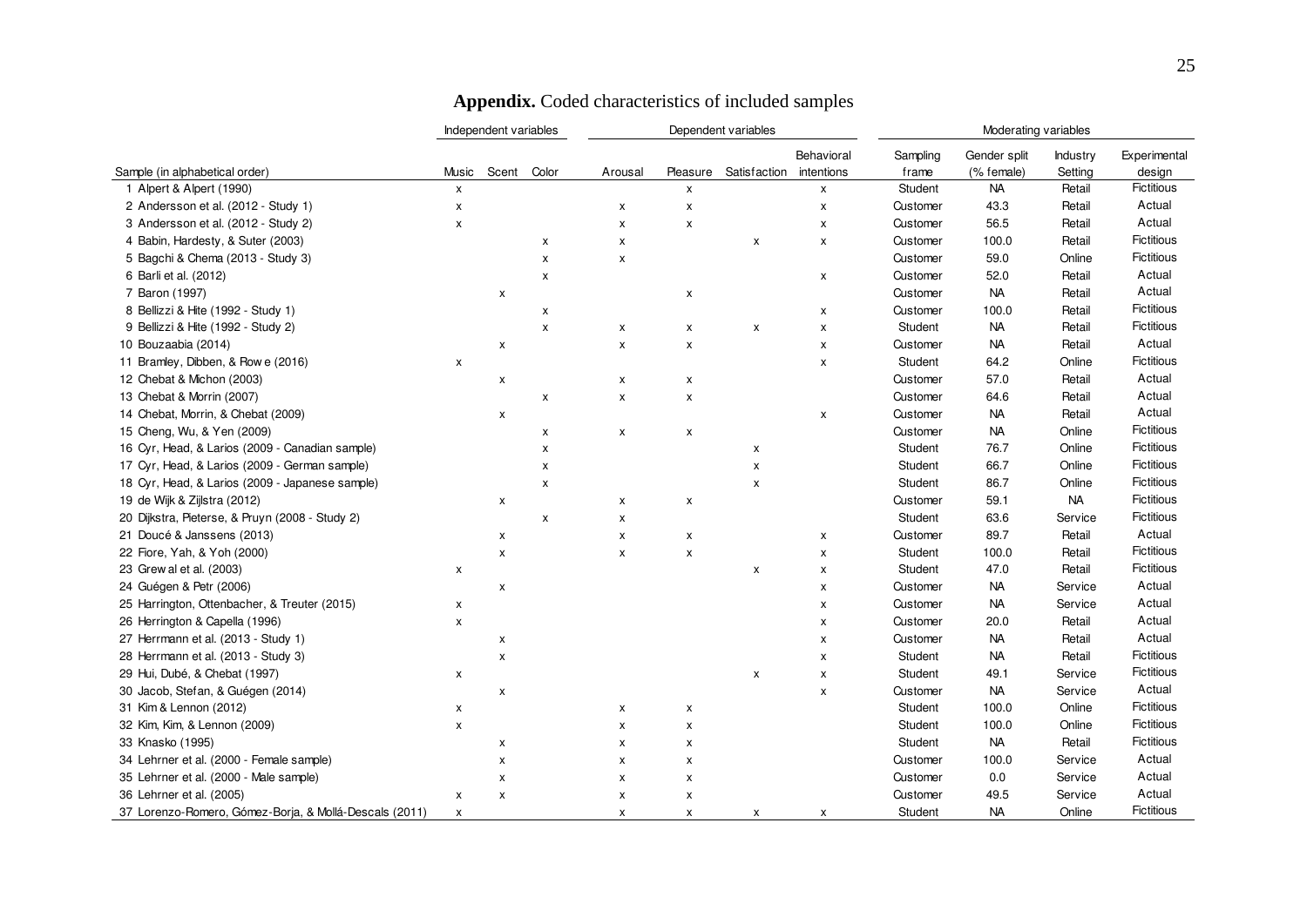|                                                    |       | Independent variables     |       |                    |                | Dependent variables     |                    | Moderating variables |              |                 |                   |  |  |  |
|----------------------------------------------------|-------|---------------------------|-------|--------------------|----------------|-------------------------|--------------------|----------------------|--------------|-----------------|-------------------|--|--|--|
|                                                    |       |                           |       |                    |                |                         | Behavioral         | Sampling             | Gender split | <b>Industry</b> | Experimental      |  |  |  |
| Sample (in alphabetical order)                     | Music | Scent                     | Color | Arousal            | Pleasure       | Satisfaction intentions |                    | frame                | (% female)   | Setting         | design            |  |  |  |
| continued                                          |       |                           |       |                    |                |                         |                    |                      |              |                 |                   |  |  |  |
| 38 Ludvigson & Rottman (1989)                      |       | X                         |       |                    |                |                         | X                  | Student              | 70.8         | NA              | <b>Fictitious</b> |  |  |  |
| 39 Madzharov, Block, & Morrin (2015 - Study 3)     |       | $\boldsymbol{\mathsf{x}}$ |       |                    |                |                         | $\pmb{\times}$     | Customer             | <b>NA</b>    | Retail          | Actual            |  |  |  |
| 40 Mattila & Wirtz (2001)                          | X     | X                         |       | X                  | х              | X                       | X                  | Customer             | 75.0         | Retail          | Actual            |  |  |  |
| 41 McDonnell (2007)                                |       | X                         |       |                    | X              |                         |                    | Customer             | 45.0         | Service         | Actual            |  |  |  |
| 42 McGrath, Aronow, & Shotwell (2015)              |       | X                         |       |                    |                |                         | X                  | Customer             | <b>NA</b>    | Retail          | Actual            |  |  |  |
| 43 Michon & Chebat (2007)                          |       | $\boldsymbol{\mathsf{x}}$ |       |                    |                |                         | $\pmb{\mathsf{x}}$ | Customer             | 62.0         | Retail          | Actual            |  |  |  |
| 44 Michon, Chebat, & Turley (2005)                 |       | X                         |       |                    | х              |                         |                    | Customer             | <b>NA</b>    | Retail          | Actual            |  |  |  |
| 45 Middlestadt (1990)                              |       |                           | x     |                    | x              |                         |                    | Student              | 100.0        | Retail          | <b>Fictitious</b> |  |  |  |
| 46 Milliman (1982)                                 | x     |                           |       |                    |                |                         | x                  | Customer             | <b>NA</b>    | Retail          | Actual            |  |  |  |
| 47 Mitchell, Kahn, & Knasko (1995 - Study 2)       |       | X                         |       | $\pmb{\times}$     | x              |                         |                    | Customer             | <b>NA</b>    | Retail          | Fictitious        |  |  |  |
| 48 Moore (2014)                                    |       | X                         |       |                    |                |                         | X                  | Student              | 54.3         | Retail          | Fictitious        |  |  |  |
| 49 Morrin & Chebat (2005)                          |       | X                         |       |                    |                |                         | X                  | Customer             | 61.7         | Retail          | Actual            |  |  |  |
| 50 Morrin & Ratneshw ar (2000)                     |       | X                         |       | X                  | x              |                         |                    | Student              | <b>NA</b>    | Retail          | <b>Fictitious</b> |  |  |  |
| 51 Morrison et al. (2011)                          |       | X                         |       | $\pmb{\times}$     | $\pmb{\times}$ | $\pmb{\mathsf{X}}$      | X                  | Customer             | 100.0        | Retail          | Actual            |  |  |  |
| 52 North & Hargreaves (1999)                       | X     |                           |       |                    |                |                         | $\pmb{\mathsf{x}}$ | Student              | 62.0         | <b>NA</b>       | <b>Fictitious</b> |  |  |  |
| 53 North, Shilcock, & Hargreaves (2003)            | x     |                           |       |                    |                |                         | $\pmb{\times}$     | Customer             | 50.0         | Service         | Actual            |  |  |  |
| 54 Novak, La Lopa, & Novak (2010)                  | X     |                           |       | X                  | X              |                         |                    | Student              | 62.8         | Service         | Actual            |  |  |  |
| 55 Parsons (2009)                                  |       | x                         |       |                    |                |                         | X                  | Customer             | <b>NA</b>    | Retail          | <b>Fictitious</b> |  |  |  |
| 56 Poon (2014)                                     |       | $\mathsf{x}$              |       | $\pmb{\mathsf{X}}$ | X              |                         |                    | Student              | 54.3         | Retail          | Fictitious        |  |  |  |
| 57 Price (2010)                                    |       |                           | x     |                    | X              |                         | X                  | Student              | 71.5         | Online          | Fictitious        |  |  |  |
| 58 Sayin et al. (2015 - Study 2)                   | x     |                           |       |                    |                | x                       |                    | Student              | <b>NA</b>    | Service         | <b>Fictitious</b> |  |  |  |
| 59 Sayin et al. (2015 - Study 3)                   | X     |                           |       |                    |                |                         | X                  | Student              | <b>NA</b>    | Service         | Fictitious        |  |  |  |
| 60 Sayin et al. (2015 - Study 4)                   | x     |                           |       |                    |                |                         | $\pmb{\times}$     | <b>Student</b>       | NA           | Service         | <b>Fictitious</b> |  |  |  |
| 61 Schifferstein & Blok (2002)                     |       | X                         |       |                    |                |                         | $\pmb{\mathsf{x}}$ | Customer             | <b>NA</b>    | Retail          | Actual            |  |  |  |
| 62 Schifferstein, Talke, & Oudshoorn (2011)        |       | X                         |       | X                  | X              |                         |                    | Customer             | 50.1         | Service         | Actual            |  |  |  |
| 63 Spangenberg, Crowley, & Henderson (1996)        |       | $\boldsymbol{\mathsf{x}}$ |       |                    |                | X                       | X                  | Student              | 46.0         | Retail          | <b>Fictitious</b> |  |  |  |
| 64 Spangenberg, Grohmann, & Sprott (2005)          |       | X                         |       | X                  | X              | X                       | X                  | Student              | 50.7         | Retail          | Fictitious        |  |  |  |
| 65 Sullivan (2002)                                 | x     |                           |       |                    |                |                         | X                  | Customer             | <b>NA</b>    | Service         | Actual            |  |  |  |
| 66 van Hagen et al. (2008)                         |       |                           | x     | X                  | X              |                         |                    | Student              | 50.0         | Service         | Fictitious        |  |  |  |
| 67 van Rompay et al. (2012)                        |       |                           | X     | $\pmb{\times}$     | X              |                         | X                  | Customer             | 61.8         | Retail          | <b>Fictitious</b> |  |  |  |
| 68 Vinitzky & Mazursky (2011)                      |       | X                         |       |                    |                |                         | $\pmb{\times}$     | Student              | 29.8         | <b>NA</b>       | <b>Fictitious</b> |  |  |  |
| 69 Wilson (2003)                                   | x     |                           |       |                    |                |                         | X                  | Customer             | 54.6         | Service         | Actual            |  |  |  |
| 70 Wu, Cheng, & Yen (2008)                         | x     |                           | x     | X                  | x              |                         | X                  | Student              | 49.0         | Online          | <b>Fictitious</b> |  |  |  |
| 71 Yalch & Spangenberg (1988)                      | x     |                           |       | $\pmb{\times}$     | x              |                         | $\pmb{\times}$     | Customer             | <b>NA</b>    | Retail          | Actual            |  |  |  |
| 72 Yalch & Spangenberg (1993)                      | X     |                           |       | $\pmb{\times}$     | X              |                         |                    | Customer             | 68.6         | Retail          | Actual            |  |  |  |
| 73 Yildirim et al. (2012)                          |       |                           | x     |                    |                | X                       |                    | Customer             | 100.0        | Service         | <b>Fictitious</b> |  |  |  |
| 74 Yildirim, Akalin-Baskayab, & Hidayetoglu (2007) |       |                           | x     |                    |                | X                       |                    | Customer             | 51.0         | Service         | Actual            |  |  |  |

Note. NA = not available (i.e., characteristics that w ere either absent from or not codable in the studies). Individual studies may contain dependent variables w hich are not considered in this analysis since the statistical data w as not sufficient to calculate an effect size. A reference list of the included studies is available from the authors upon request.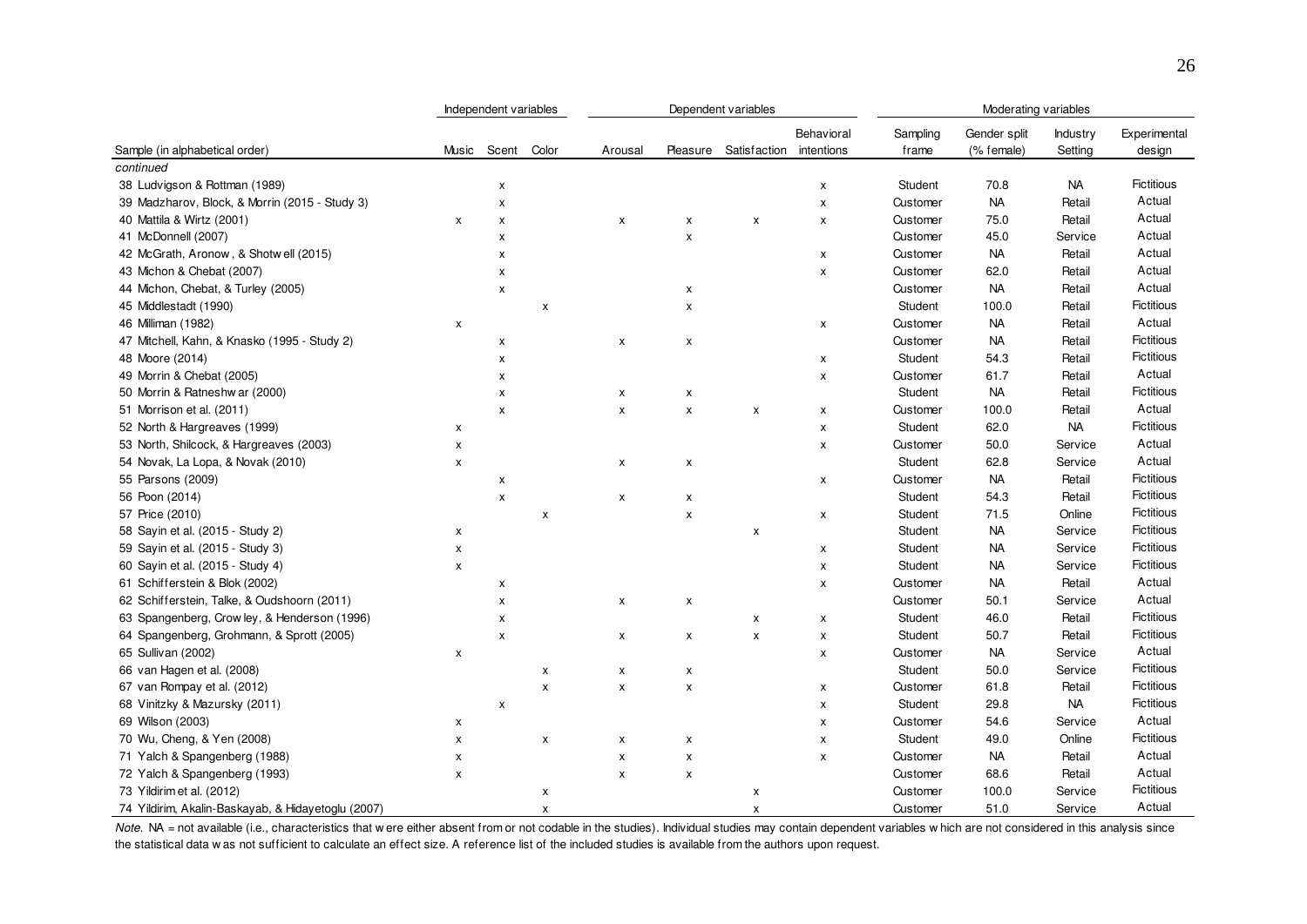#### **References**

- Andersson, Pernille K., Per Kristensson, Erik Wästlund, and Anders Gustafsson (2012), "Let the Music Play or Not: The Influence of Background Music on Consumer Behavior," Journal of Retailing and Consumer Services, 19 (6), 553-60.
- Babin, Barry J. and William R. Darden (1996), "Good and Bad Shopping Vibes: Spending and Patronage Satisfaction," Journal of Business Research, 35 (3), 201-6.
- Babin, Barry J., David M. Hardesty, and Tracy A. Suter (2003), "Color and Shopping Intentions: The Intervening Effect of Price Fairness and Perceived Affect," Journal of Business Research, 56 (7), 541-51.
- Bagchi, Rajesh and Amar Cheema (2013), "The Effect of Red Background Color on Willingness-to-Pay: The Moderating Role of Selling Mechanism," Journal of Consumer Research, 39 (5), 947-60.
- Bateson, John E. G. and Michael K. Hui (1992), "The Ecological Validity of Photographic Slides and Videotapes in Simulating the Service Setting," Journal of Consumer Research, 19 (2), 271-81.
- Bellizzi, Joseph A., Ayn E. Crowley, and Ronald W. Hasty (1983), "The Effects of Color in Store Design," Journal of Retailing, 59 (1), 21-45.
- Bellizzi, Joseph A. and Robert E. Hite (1992), "Environmental Color, Consumer Feelings, and Purchase Likelihood," Psychology & Marketing, 9 (5), 347-63.

Berlyne, Daniel E. (1971), Aesthetics and Psychology, New York, NY: Meredith.

- Bitner, Mary J. (1990), "Evaluating Service Encounters: The Effects of Physical Surroundings and Employee Responses," Journal of Marketing, 54 (2), 69-82.
- Bone, Paula F. and Pam S. Ellen (1999), "Scents in the Marketplace: Explaining a Fraction of Olfaction," Journal of Retailing, 75 (2), 243-62.
- Booms, Bernard H. and Mary J. Bitner (1982), "Marketing Services by Managing the Environment," Cornell Hotel and Restaurant Administration Quarterly, 23 (1), 35-40.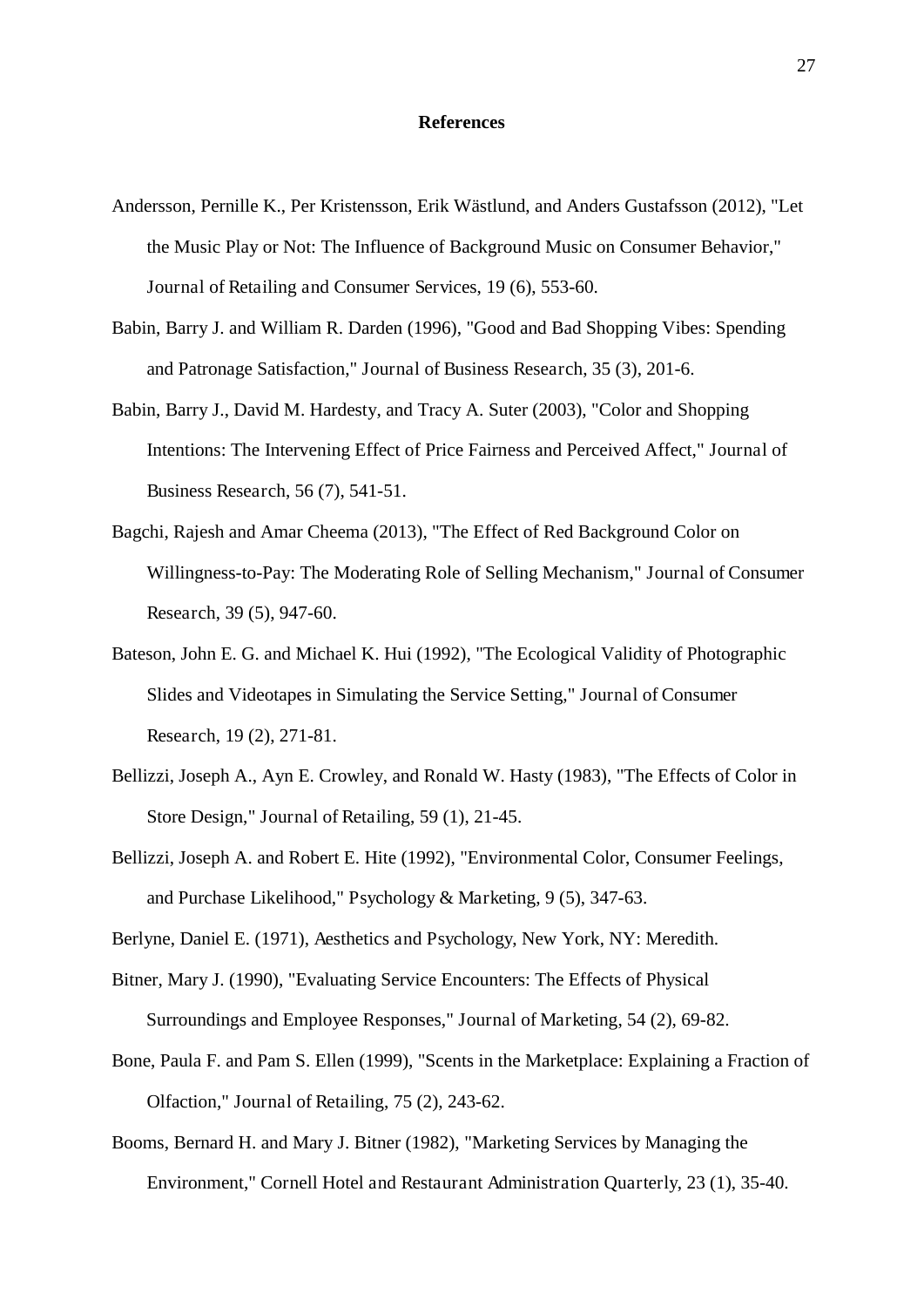- Broekemier, Greg, Ray Marquardt, and James W. Gentry (2008), "An Exploration of happy/sad and liked/disliked Music Effects on Shopping Intentions in a Women's Clothing Store Service Setting," Journal of Services Marketing, 22 (1), 59-67.
- Brown, Stephen P. (1996), "A Meta-Analysis and Review of Organizational Research on Job Involvement," Psychological Bulletin, 120 (2), 235-55.
- Carlson, Rae (1971), "Where Is the Person in Personality Research?" Psychological Bulletin, 75 (3), 203-19.
- Chebat, Jean-Charles and Richard Michon (2003), "Impact of Ambient Odors on Mall Shoppers' Emotions, Cognition, and Spending: A Test of Competitive Causal Theories," Journal of Business Research, 56 (7), 529-39.
- Chebat, Jean-Charles and Maureen Morrin (2007), "Colors and Cultures: Exploring the Effects of Mall Décor on Consumer Perceptions," Journal of Business Research, 60 (3), 189-96.
- Cheng, Fei-Fei, Chin-Shan Wu, and David C. Yen (2009), "The Effect of Online Store Atmosphere on Consumer's Emotional Responses: An Experimental Study of Music and Colour," Behaviour & Information Technology, 28 (4), 323-34.
- Cohen, Jacob (1988), Statistical Power Analysis for the Behavioral Sciences,  $2<sup>nd</sup>$  edition, Hillsdale, NJ: Lawrence Earlbaum Associates.
- Crowley, Ayn E. (1993), "The Two-Dimensional Impact of Color on Shopping," Marketing Letters, 4 (1), 59-69.
- Cyr, Dianne, Milena Head, and Hector Larios (2010), "Colour Appeal in Website Design within and Across Cultures: A Multi-Method Evaluation," International Journal of Human-Computer Studies, 68 (1-2), 1-21.
- De Matos, Celso Augusto, Jorge L. Henrique, and Carlos A. V. Rossi (2007), "Service Recovery Paradox: A Meta-Analysis," Journal of Service Research, 10 (1), 60-77.
- Donovan, Robert J. and John R. Rossiter (1982), "Store Atmosphere: An Environmental Psychology Approach," Journal of Retailing, 58 (1), 34-57.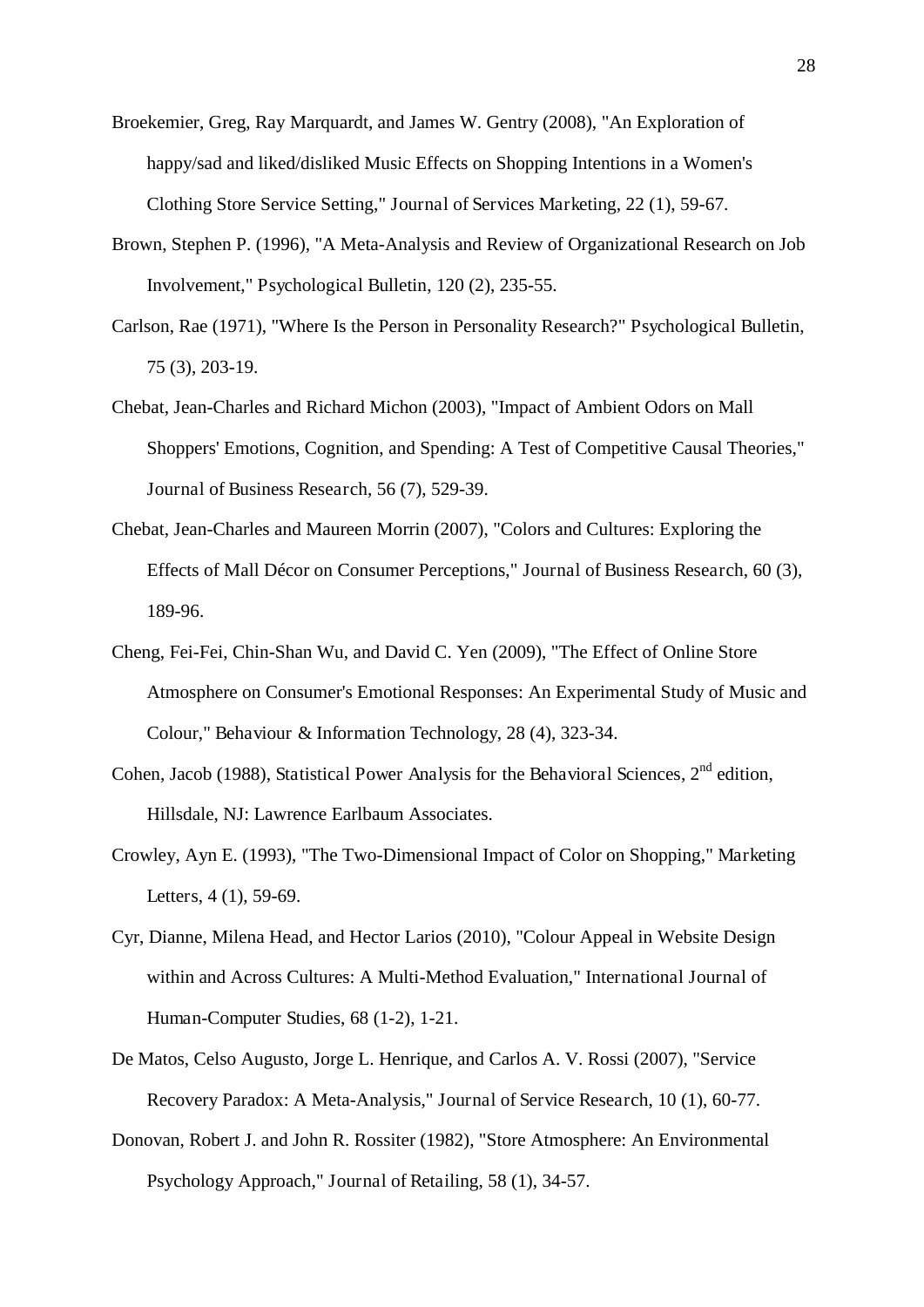- Doucé, Lieve and Wim Janssens (2013), "The Presence of a Pleasant Ambient Scent in a Fashion Store: The Moderating Role of Shopping Motivation and Affect Intensity," Environment and Behavior, 45 (2), 215-38.
- Fiore, Ann M., Xinlu Yah, and Eunah Yoh (2000), "Effects of a Product Display and Environmental Fragrancing on Approach Responses and Pleasurable Experiences," Psychology & Marketing, 17 (1), 27-54.
- Garlin, Francine V. and Katherine Owen (2006), "Setting the Tone with the Tune: A Meta-Analytic Review of the Effects of Background Music in Retail Settings," Journal of Business Research, 59 (6), 755-64.
- Gelbrich, Katja and Holger Roschk (2011), "A Meta-Analysis of Organizational Complaint Handling and Customer Responses," Journal of Service Research, 14 (1), 24-43.
- Glass, Gene V., Berry McGaw, and Mary L. Smith (1981), Meta-Analysis in Social Research, Newbury Park, CA: Sage Publications.
- Grewal, Dhruv, Julie Baker, Michael Levy, and Glenn B. Voss (2003), "The Effects of Wait Expectations and Store Atmosphere Evaluations on Patronage Intentions in Service-Intensive Retail Stores," Journal of Retailing, 79 (4), 259-68.
- Hedges, Larry V. and Ingram Olkin (1985), Statistical Methods for Meta-Analysis, Orlando, FL: Academic Press.
- Herrington, J. D. and Louis M. Capella (1996), "Effects of Music in Service Environments: A Field Study," Journal of Services Marketing, 10 (2), 26-41.
- Herrmann, Andreas, Manja Zidansek, David E. Sprott, and Eric R. Spangenberg (2013), "The Power of Simplicity: Processing Fluency and the Effects of Olfactory Cues on Retail Sales," Journal of Retailing, 89 (1), 30-43.
- Herz, Rachel S. (2004), "A Naturalistic Analysis of Autobiographical Memories Triggered by Olfactory Visual and Auditory Stimuli," Chemical Senses, 29 (3), 217-24.
- Herz, Rachel S. and Trygg Engen (1996), "Odor Memory: Review and Analysis," Psychonomic Bulletin & Review, 3 (3), 300-13.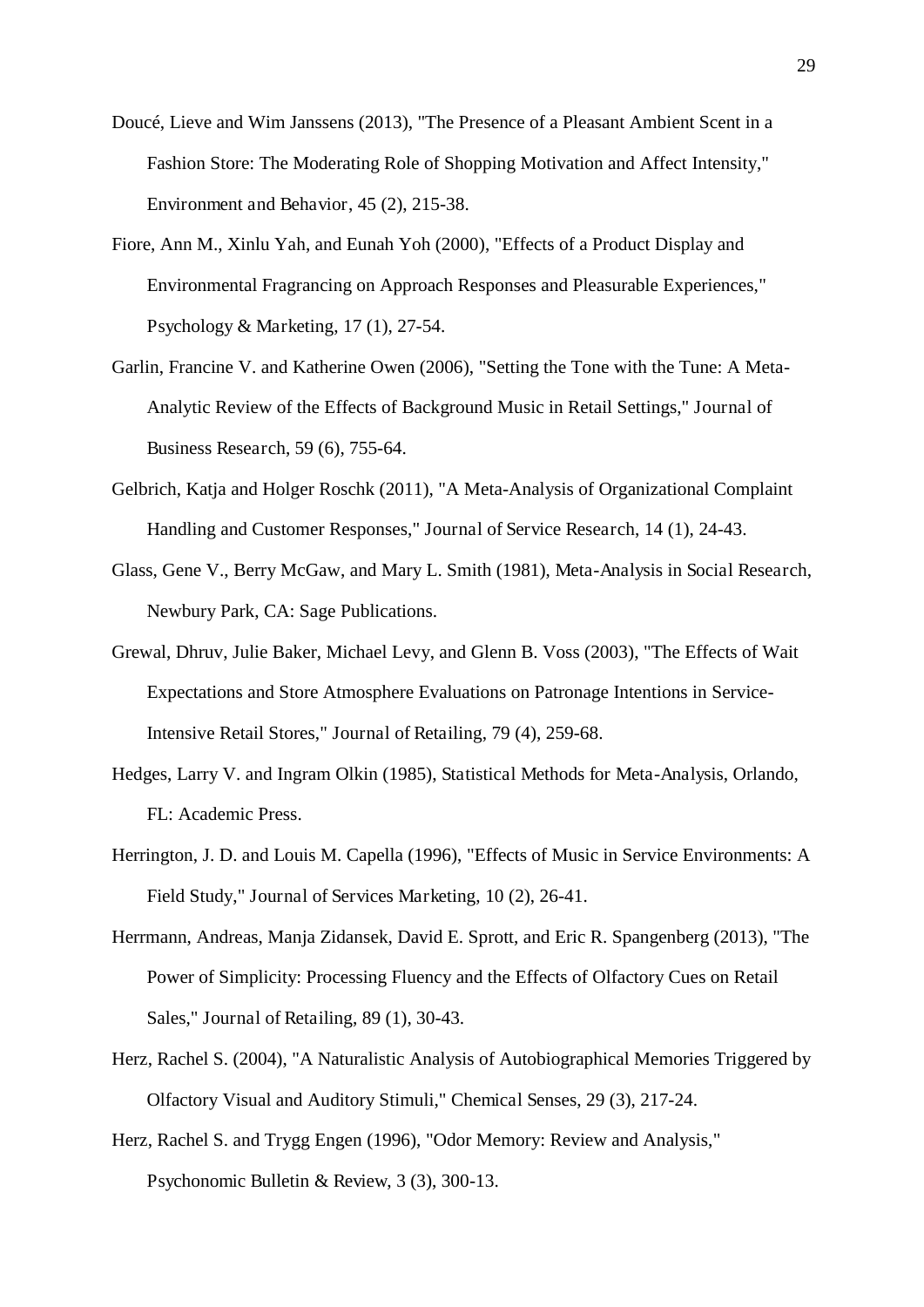- Hui, Michael K., Laurette Dubé, and Jean-Charles Chebat (1997), "The Impact of Music on Consumers' Reactions to Waiting for Services," Journal of Retailing, 73 (1), 87-104.
- Hunter, John E. and Frank L. Schmidt (2004), Methods of Meta-Analysis: Correcting Error and Bias in Research Findings,  $2<sup>nd</sup>$  edition, Thousand Oaks, CA: Sage Publications.
- Jacob, Céline, Jordy Stefan, and Nicolas Guéguen (2014), "Ambient Scent and Consumer Behavior: A Field Study in a Florist's Retail Shop," The International Review of Retail, Distribution and Consumer Research, 24 (1), 116-20.
- Knasko, Susan C. (1995), "Pleasant Odors and Congruency: Effects on Approach Behavior," Chemical Senses, 20 (5), 479-87.
- Labrecque, Lauren I., Vanessa M. Patrick, and George R. Milne (2013), "The Marketers' Prismatic Palette: A Review of Color Research and Future Directions," Psychology & Marketing, 30 (2), 187-202.
- Lehrner, Johann, Christine Eckersberger, Peter Walla, G. Pötsch, and Lüder Deecke (2000), "Ambient Odor of Orange in a Dental Office Reduces Anxiety and Improves Mood in Female Patients," Physiology & Behavior, 71 (1-2), 83-6.
- Ludvigson, Wayne H. and Theresa R. Rottman (1989), "Effects of Ambient Odors of Lavender and Cloves on Cognition, Memory, Affect and Mood," Chemical Senses, 14 (4), 525-36.
- Mattila, Anna S. and Jochen Wirtz (2001), "Congruency of Scent and Music as a Driver of In-store Evaluations and Behavior," Journal of Retailing, 77 (2), 273.
- Mehrabian, Albert and James A. Russell (1974), An Approach to Environmental Psychology, Cambridge, MA: The MIT Press.
- Michon, Richard, Jean-Charles Chebat, and L. W. Turley (2005), "Mall Atmospherics: The Interaction Effects of the Mall Environment on Shopping Behavior," Journal of Business Research, 58 (5), 576-83.
- Milliman, Ronald E. (1982), "Using Background Music to Affect the Behavior of Supermarket Shoppers," Journal of Marketing, 46 (3), 86-91.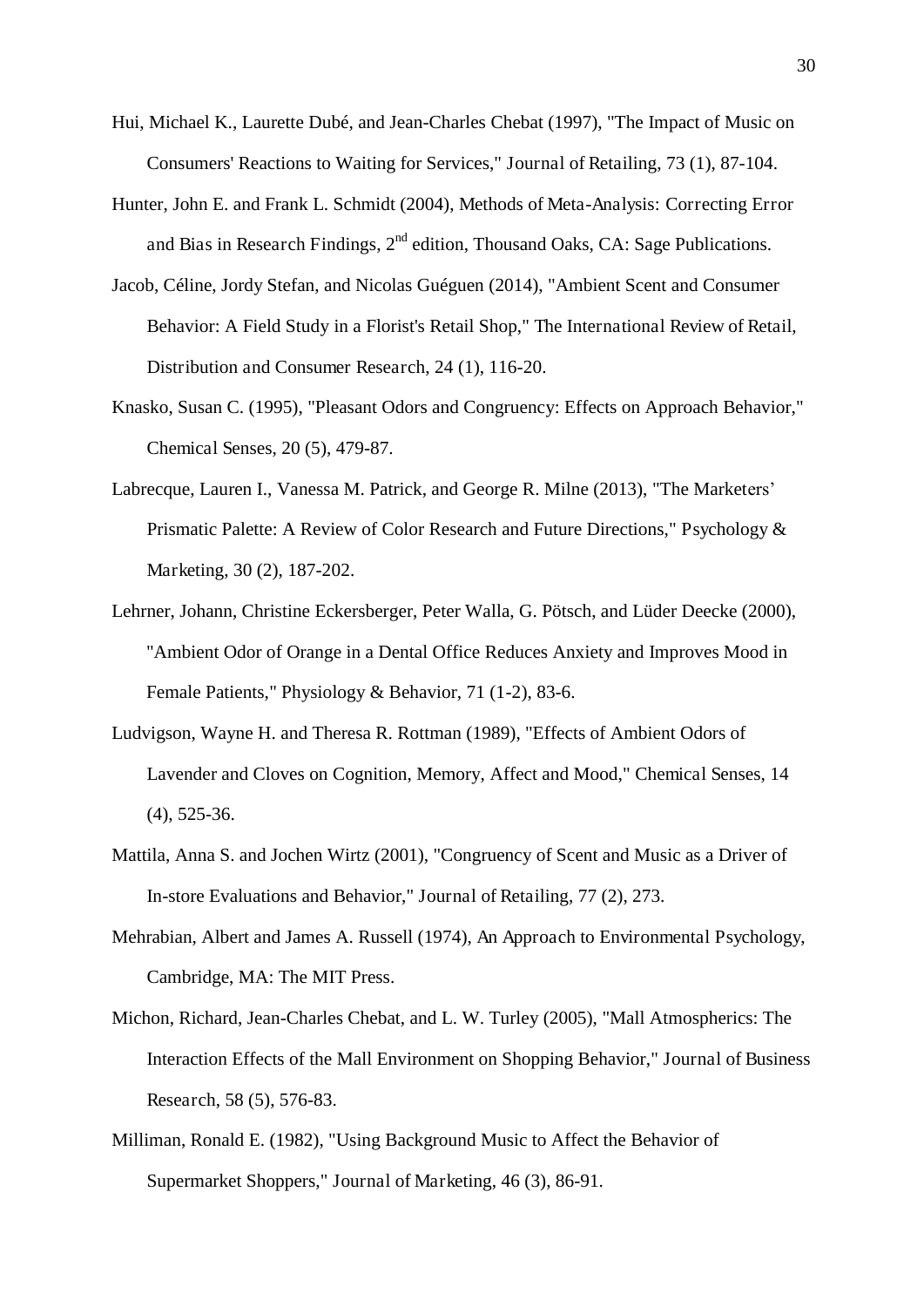- Mitchell, Deborah J., Barbara E. Kahn, and Susan C. Knasko (1995), "There's Something in the Air: Effects of Congruent or Incongruent Ambient Odor on Consumer Decision Making," Journal of Consumer Research, 22 (2), 229-38.
- Morrin, Maureen and S. Ratneshwar (2000), "The Impact of Ambient Scent on Evaluation, Attention, and Memory for Familiar and Unfamiliar Brands," Journal of Business Research, 49 (2), 157-65.
- Morrison, Michael, Sarah Gan, Chris Dubelaar, and Harmen Oppewal (2011), "In-Store Music and Aroma Influences on Shopper Behavior and Satisfaction," Journal of Business Research, 64 (6), 558-64.
- North, Adrian C. and David J. Hargreaves (1996), "Responses to Music in a Dining Area," Journal of Applied Social Psychology, 26 (6), 491-501.
- Oliver, Richard L., Roland T. Rust, and Sajeev Varki (1997), "Customer Delight: Foundations, Findings, and Managerial Insight," Journal of Retailing, 73 (3), 311-36.
- Palmatier, Robert W., Rajiv P. Dant, Dhruv Grewal, and Kenneth R. Evans (2006), "Factors Influencing the Effectiveness of Relationship Marketing: A Meta-Analysis," Journal of Marketing, 70 (4), 136-53.
- Pan, Yue and George M. Zinkhan (2006), "Determinants of Retail Patronage: A Meta-Analytical Perspective," Journal of Retailing, 82 (3), 229-43.
- Peterson, Robert A. (2001), "On the use of College Students in Social Science Research: Insights from a Second-Order Metaanalysis," Journal of Consumer Research, 28 (3), 450-61.
- Rosenthal, Robert (1979), "The 'File-Drawer Problem' and Tolerance for Null Results," Psychological Bulletin, 86 (3), 638-41.
- Sayin, Eda, Aradhna Krishna, Caroline Ardelet, Gwenaëlle B. Decré, and Alain Goudey (2015), "'Sound and Safe': The Effect of Ambient Sound on the Perceived Safety of Public Spaces," International Journal of Research in Marketing, in press.

Shadish, William R., Thomas D. Cook, and Donald T. Campbell (2010), Experimental and